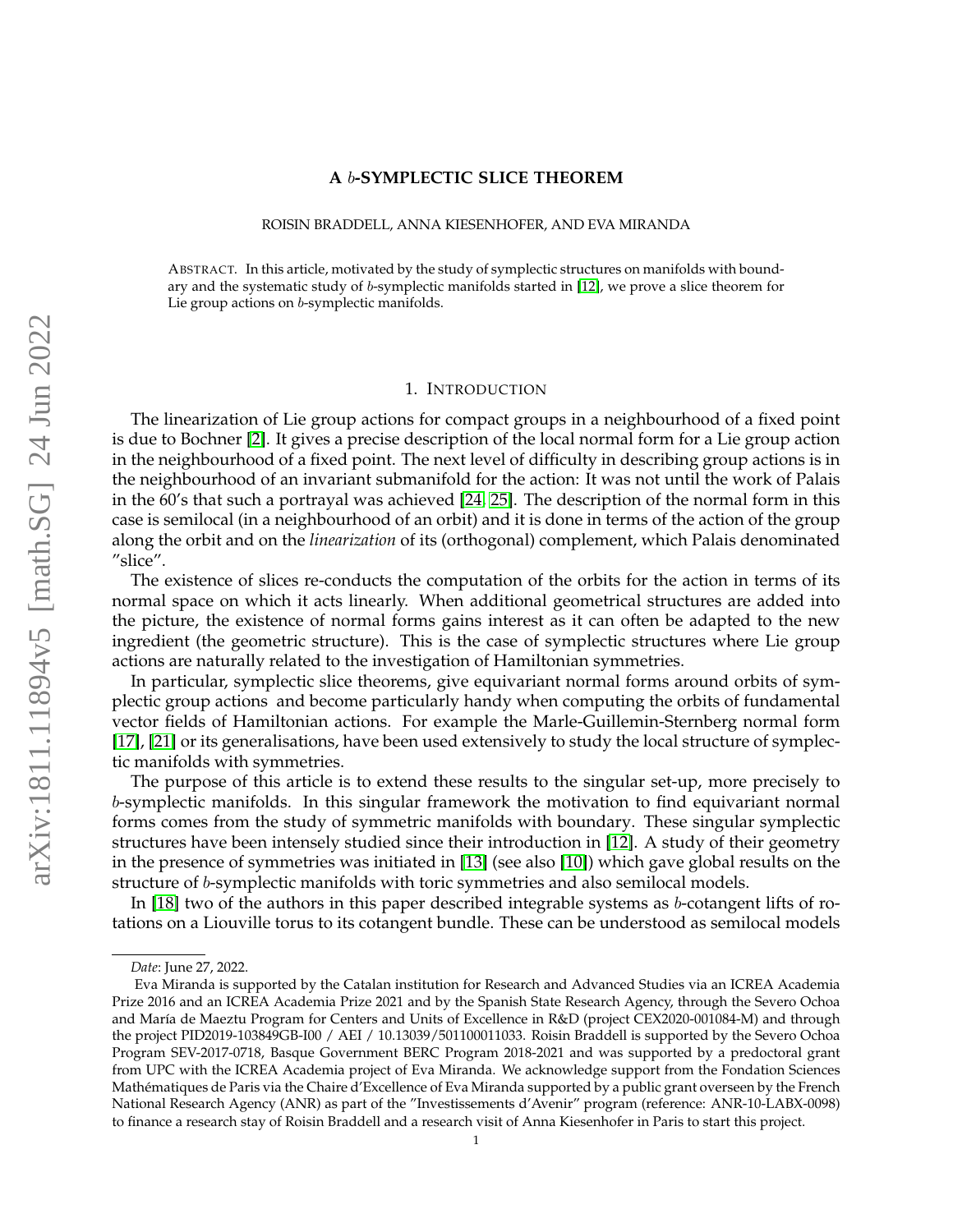for free actions of tori (associated to integrable systems). Motivated by these models in the integrable case, we plan to give linearized models for general actions of Lie groups in the language of the symplectic slice theorem. Many examples motivating the study of more general symmetries comes from the study of non-commutative integrable systems on  $(b)$ -)symplectic manifolds as considered in [\[19\]](#page-17-8) and [\[4\]](#page-16-1).

These cotangent lifts appear naturally on the study of geodesic flows: A P-manifold is a Riemannian manifold  $M$  with all the geodesics closed. 2-dimensional examples of  $P$ -manifolds are Zoll and Tannery surfaces (see Chapter 4 in [\[3\]](#page-16-2)). In this case the geodesics admit a common period (see Lemma 7.11 in [\[3\]](#page-16-2)) inducing an  $S^1$ -action on M. In the same way that the standard cotangent lift induces a Hamiltonian action on  $T^*M$  we can use the twisted  $b$ -cotangent lift to obtain a  $b$ -Hamiltonian  $S^1$ -action on  $T^*M$ . In this case the action is given as a *twisted* b-cotangent lift which is a "linear model" of the b-Poisson structure parametrized by an additional invariant: a constant c. This constant is the *modular period* of the structure.

The b-symplectic slice theorem gives a normal form for a b-symplectic form via the symplectic slice theorem, which we recall here (for details on the constructions see [\[30\]](#page-17-9) for the Hamiltonian case or [\[23\]](#page-17-10) for the more general symplectic case):

<span id="page-1-1"></span>**Theorem 1.** Let  $(M, \omega)$  be a symplectic manifold and let H be a Lie group acting properly and by symplectomorphisms on  $M.$  Let  $z \in M.$  Denote the isotropy group of  $z$  by  $H_z$  and the orbit of  $m$  by  $\mathcal{O}_z^H.$  Let  $V_z$  be *the symplectic normal space*

$$
V_z := (T_z \mathcal{O}_z^H)^{\omega} / ((T_z \mathcal{O}_z^H)^{\omega} \cap T_z \mathcal{O}_z^H).
$$

*Let* h *be the Lie algebra of* H *and consider the following subalgebra of* h*,*

$$
\mathfrak{k}:=\left\{\eta\in\mathfrak{h}\,|\,\eta_M(z)\in(T_z\mathcal{O}_z^H)^\omega\right\}
$$

*where*  $\eta_M$  *is the generating vector field of*  $\eta$ *. Let i be the Lie algebra of*  $H_z$  *and note that*  $i \in \mathfrak{k}$ *. Denote by*  $\mathfrak{m}$ *an* AdH<sup>z</sup> *-invariant complement of* i *in* k*. Then the twisted product*

$$
(1) \t Y_z^H := H \times_{H_z} (\mathfrak{m}^* \times V_z)
$$

*is a symplectic* H*-space and can be chosen such that there is an* H*-invariant neighbourhood* U *of* z *in* M*,* an H-invariant neighbourhood U' of  $[e, 0, 0]$  in  $Y_z^H$  and an equivariant symplectomorphism  $\phi:\mathcal{U}\to\mathcal{U}'$ satisfying  $\phi(z) = [e, 0, 0]$ . Equipping the bundle  $Y_z^H$  with coordinates  $[k, \eta, v]$  for  $k \in H, \eta \in \mathfrak{m}^*$  and  $v \in V_z$ , H acts on  $Y_z^H$  as  $h \cdot [k, \eta, v] = [h \cdot k, \eta, v]$ .

<span id="page-1-3"></span>**Remark 2.** *The symplectic form on the quotient bundle is called the MGS-symplectic form*[1](#page-1-0) *and it is denoted by* ωMGS*. This symplectic form constructed as explained above admits an explicit expression in terms of the Lie algebra decomposition associated to the isotropy group (confer* [\[23\]](#page-17-10)*). A particularly important class of symplectic actions are Hamiltonian actions when the action comes associated with a moment map*  $\mu:M\to \mathfrak{h}^*.$  In the Hamiltonian case, it is possible to describe the moment map for the group action as a *splitting.* Namely, the moment map  $\mu : M \to \mathfrak{h}^*$  may be written as  $\mu([g,\gamma,v]) = Ad^*_g(\mu(p) + \gamma + \phi(v)),$ where  $\bar{\phi}:V\to \mathfrak{h}_x^*$  is the moment map for the slice representation.

In order to prove a b-symplectic analogue of Theorem [1,](#page-1-1) we show that b-symplectic manifolds equipped with b-symplectic actions transverse to the symplectic foliation possess a finite cover which is a product. The slice theorem then reduces to a "product slice theorem" modulo the action of a finite group. This linearized model has an additional invariant compared to the symplectic one: the modular period of the component of the critical hypersurface where the orbit lies. We will prove:

<span id="page-1-2"></span>**Theorem 3.** *Let* (M, ω, G) *be a* b*-symplectic manifold together with an effective* b*-symplectic action by a compact connected Lie group* G*. Let* Z *be the critical set of the* b*-symplectic form. Assume that* Z *is compact*

<span id="page-1-0"></span><sup>&</sup>lt;sup>1</sup>MGS for Marle [\[21\]](#page-17-4) and Guillemin-Sternberg [\[30\]](#page-17-9)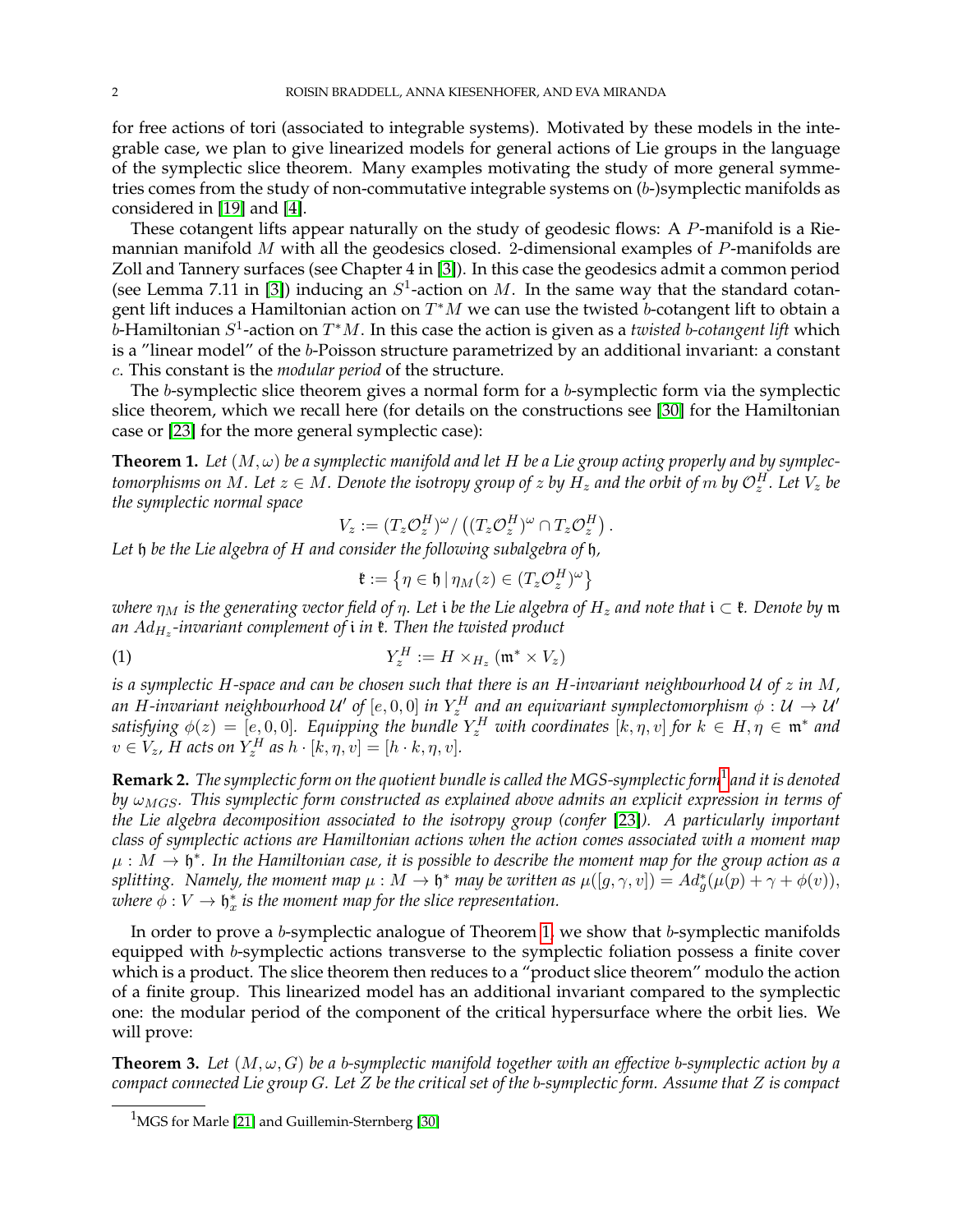*and connected and that there is one symplectic leaf of* Z *which is compact. Assume further that the orbits of* G *are transverse to the symplectic foliation of* Z *. Let* L *be a symplectic leaf of* Z*. Then*

- (*i*) *G* is necessarily of the form  $G = (S^1 \times H)/\mathbb{Z}_k$  where *H* is a compact, connected Lie group.
- *(ii)* The action of G lifts to an action of the product group  $\tilde{G} = S^1 \times H$  on a finite cover  $\tilde{M}$  of a collar neighbourhood of Z,  $\tilde M:=(-\epsilon,\epsilon)\times\tilde Z$ ,  $\tilde Z\cong\tilde S^1\times{\cal L}$ , where  $S^1$  acts on  $\tilde Z$  by translations on the S 1 *-factor and* H *by symplectomorphisms on the symplectic leaf* L*.*
- *(iii)* Let  $\tilde{z} \in \tilde{Z}$ . Denote by  $\mathcal{O}_{\tilde{z}}^{\tilde{G}}$  the orbit of  $\tilde{z}$  in  $\tilde{Z}$  under the action of  $\tilde{G}$  and by  $Y_z^H$  the bundle of *Theorem [1](#page-1-1) associated to the action of* H *on* L*. Then there is an equivariant* b*-symplectomorphism from* a neighbourhood of the orbit  $\mathcal{O}_{\tilde{z}}^{\tilde{G}}\cong S^1\times\mathcal{O}_{\tilde{z}}^H$  to the zero section of the bundle  $\tilde{E}=T^*S^1\times Y_z^H$  where  $\tilde{G}/H_{\tilde{z}}$  is embedded as the zero section and the b-symplectic form on  $\tilde{E}$  is given by

$$
\tilde{\omega}_0 = \omega_{c'} + \omega_{MGS}.
$$

Here  $\omega_{c'}$  is the standard b-symplectic form of modular period  $c' = kc$  on the manifold  $T^*S^1$ , see *Equation* [\(5\)](#page-5-0), c *is the modular period of* Z *and*  $\omega_{MGS}$  *is the MGS normal form as given by Theorem* [1.](#page-1-1)

*(iv)* Let  $\mathcal{O}_z$  be the orbit of  $z \in Z$  under the action of G. There is an equivariant b-symplectomorphism from *a neighbourhood of*  $\mathcal{O}_z$  *to a neighbourhood of the zero section of the bundle*  $E=(T^*S^1\times Y_z^H)/\mathbb{Z}_l$ where  $\mathbb{Z}_l$  is a finite cyclic group acting by the cotangent lifted action on  $T^*S^1.$ 

An important step in the proof is the analysis of the group action along the critical set, Z which is naturally endowed with a cosymplectic structure. To achieve the proof we first analyse the consequences of a cosymplectic manifold having a group action transverse to the symplectic foliation. In particular, we prove that given a cosymplectic action of a group  $G$  then there are two distinct cases:

- (1) *G* is a group isomorphic to the product of Lie groups  $G = S^1 \times H$  or
- (2)  $G = (\overline{S^1} \times \overline{H})/\Gamma$  where where  $\overline{\Gamma} \subset S^1 \times H$  is of the form  $\Gamma = \mathbb{Z}_l \times \mathbb{Z}_k$  and  $\mathbb{Z}_k$  is a non-trivial cyclic subgroup of H.

We will prove that there is a finite covering  $\tilde{Z}$  of the cosymplectic manifold Z which is trivial (in the sense that  $\tilde{Z} \cong S^1 \times \mathcal{L}$ ) and this finite covering comes equipped with an  $S^1 \times H$ -action which projects to the action of G on Z. Examples of cosymplectic manifolds with cosymplectic symmetries include in particular co-Kähler manifolds as discussed in [\[1\]](#page-16-3), which inspired some techniques used here.

We remark that the aim here is to show the rigidity of b-symplectic group actions, for which the group action and symplectic form are completely determined in a neighbourhood of an orbit by the isotropy group and its representation on the symplectic normal space. Therefore, Theorem [3](#page-1-2) does not reference the traditional moment map sometimes given as part of the symplectic slice theorem. Notwithstanding, the combination of our b-symplectic slice theorem with the normal form stated in Remark [2](#page-1-3) yields a normal form for b-Hamiltonian actions on b-symplectic manifolds.

**Acknowledgements:** We are grateful to the anonymous referee for their suggestions and comments that improved this article and increased its readability. We are thankful to Konstantinos Efstathiou for providing us the beautiful picture in this paper. We are thankful to the Fondation Sciences Mathématiques de Paris for financing the stay of Roisin Braddell and Anna Kiesenhofer in Paris and to *Observatoire de Paris* for their hospitality in September 2017-February 2018 during which this project was initiated.

### 2. PRELIMINARIES

2.1. **Introduction to** b**-symplectic geometry.** We briefly recall the basics of b-symplectic geometry, see [\[12\]](#page-17-0) for details.

A b-**manifold** is a pair  $(M, Z)$  of an oriented manifold M and an oriented hypersurface  $Z \subset M$ . The hypersurface Z is called the *critical hypersurface*.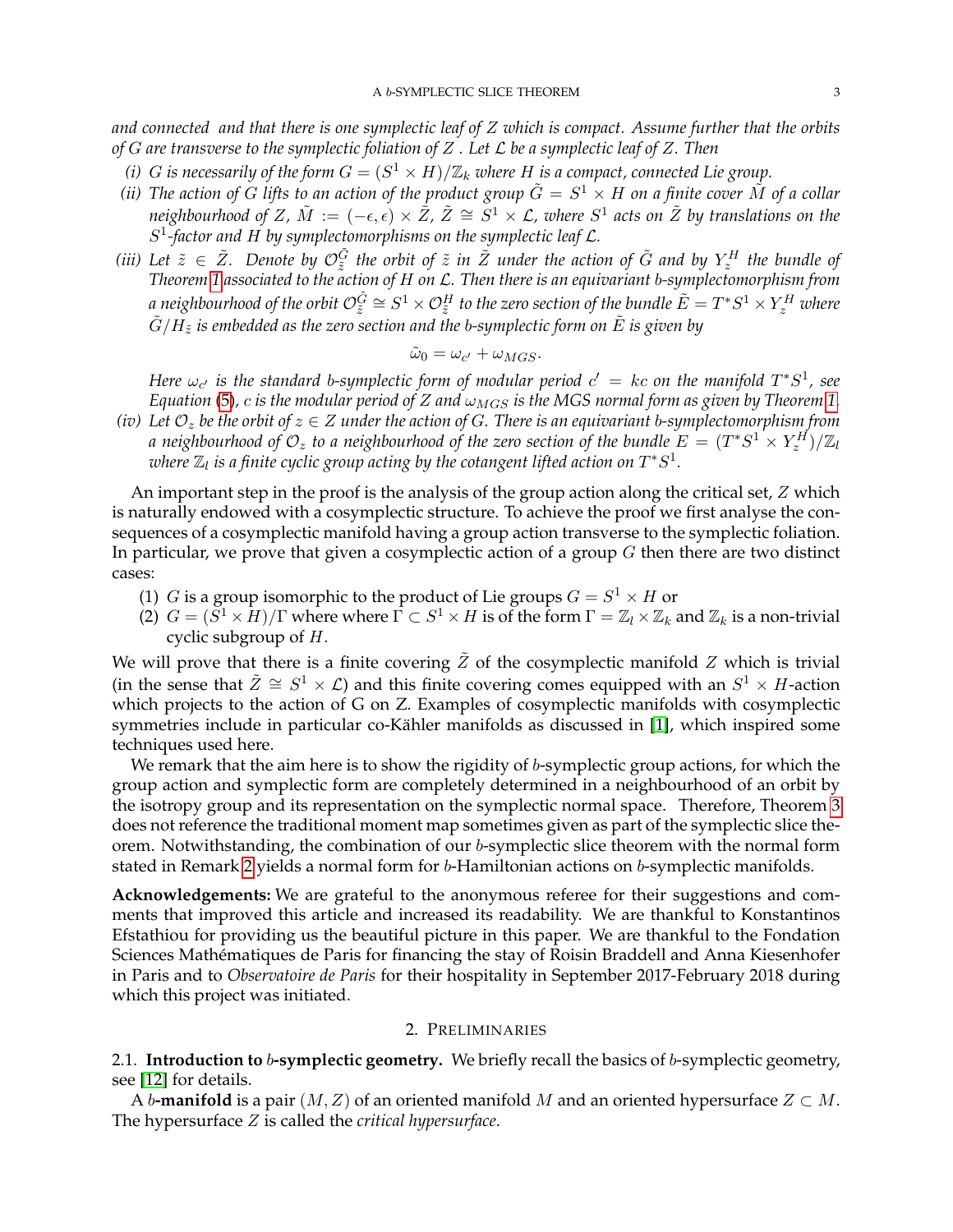A b-**vector field** on a b-manifold  $(M, Z)$  is a vector field which is tangent to Z at every point  $p \in Z$ .

If a is a local defining function for the hypersurface Z on some open set  $U \subset M$  and  $(a, z_2, \ldots, z_n)$ is a chart on U, then the set of b-vector fields on U is a free  $C^{\infty}(U)$ -module with basis

(2) 
$$
\left(a\frac{\partial}{\partial a}, \frac{\partial}{\partial z_2}, \dots, \frac{\partial}{\partial z_n}\right)
$$
.

The corresponding vector bundle, which exists by the Serre-Swan theorem [\[26\]](#page-17-11), is the b*-tangent bundle*:

**Definition 4.** The b-tangent bundle, <sup>b</sup>TM, is the vector bundle whose sections are b-vector fields.

The classical exterior derivative  $d$  on the complex of (smooth)  $k$ -forms extends to the complex of b-forms in a natural way. Any b-form of degree  $k$  can locally be written

<span id="page-3-0"></span>
$$
\omega = \alpha \wedge \frac{da}{a} + \beta
$$

where  $\alpha \in \Omega^{k-1}, \beta \in \Omega^k$ ,  $a$  is a local defining function of  $Z$  and  $\frac{da}{a}$  is the b-one-form dual to  $a\frac{\partial}{\partial a}$  in a frame of the form [\(2\)](#page-3-0). The exterior derivative of  $\omega$  is then given by

$$
d\omega := d\alpha \wedge \frac{da}{a} + d\beta.
$$

**Definition 5.** *A* b*-symplectic form is a* b*-form of degree 2 which is closed and non-degenerate as a* b*-form.*

If  $Z$  is the critical hypersurface of a b-symplectic form, it can be shown that  $Z$  has a codimension-one foliation by symplectic leaves (see [\[11\]](#page-17-12)). The hypersurface  $Z$  is then cosymplectic as studied in [\[20\]](#page-17-13).

We recall the following notions for symplectic codimension one foliations given in [\[11\]](#page-17-12):

**Definition 6.** Let F be a codimension one symplectic foliation of a manifold Z. A form  $\alpha \in \Omega^1(Z)$  is a  $d$  *efining one-form of*  ${\cal F}$  *if it is nowhere vanishing and*  $\iota_{\cal L}^*\alpha=0$  *for all leaves*  ${\cal L}$ *<i>, where*  $\iota_{\cal L}$  *is the inclusion*  $\mathcal{L} \hookrightarrow Z$ , *i.e. the kernel of*  $\alpha$  *at any point*  $p \in Z$  *is the tangent space of the leaf through* p.

A form  $\omega\in\Omega^2(Z)$  is a **defining two-form** of  ${\cal F}$  if  $\iota^\ast_{\cal L}\omega$  is the given symplectic form on each leaf of the *foliation.*

If  $Z$  is the critical hypersurface of a b-symplectic manifold, then the defining one- and two-form of the induced symplectic foliation can be chosen to be *closed* [\[11\]](#page-17-12). Conversely, a manifold Z with a codimension one symplectic foliation that admits closed defining one- and two-form  $\alpha$  resp.  $\beta$ can be extended to a *b*-symplectic manifold  $M = Z \times \mathbb{R}$  with *b*-symplectic form

$$
\omega = \pi_Z^* \alpha \wedge \frac{da}{a} + \pi_Z^* \beta.
$$

where  $\pi_Z : Z \times \mathbb{R} \to Z$  is the canonical projection and a the coordinate on  $\mathbb{R}$ .

b-Symplectic manifolds can also be viewed dually as a particular class of Poisson manifolds. As such they have a modular vector field:

**Definition 7.** *Let*  $(M, \Pi)$  *be a Poisson manifold equipped with a volume form*  $\Omega$  *and for each*  $f \in C^{\infty}(M)$ *denote by*  $X_f$  *the Hamiltonian vector field associated to f. Then the modular vector field of*  $(M, \Pi)$  *<i>is the following derivation on*  $C^{\infty}(M)$ *:* 

$$
v_{mod}: C^{\infty}(M) \to \mathbb{R}: f \mapsto \frac{\mathcal{L}_{X_f\Omega}}{\Omega}.
$$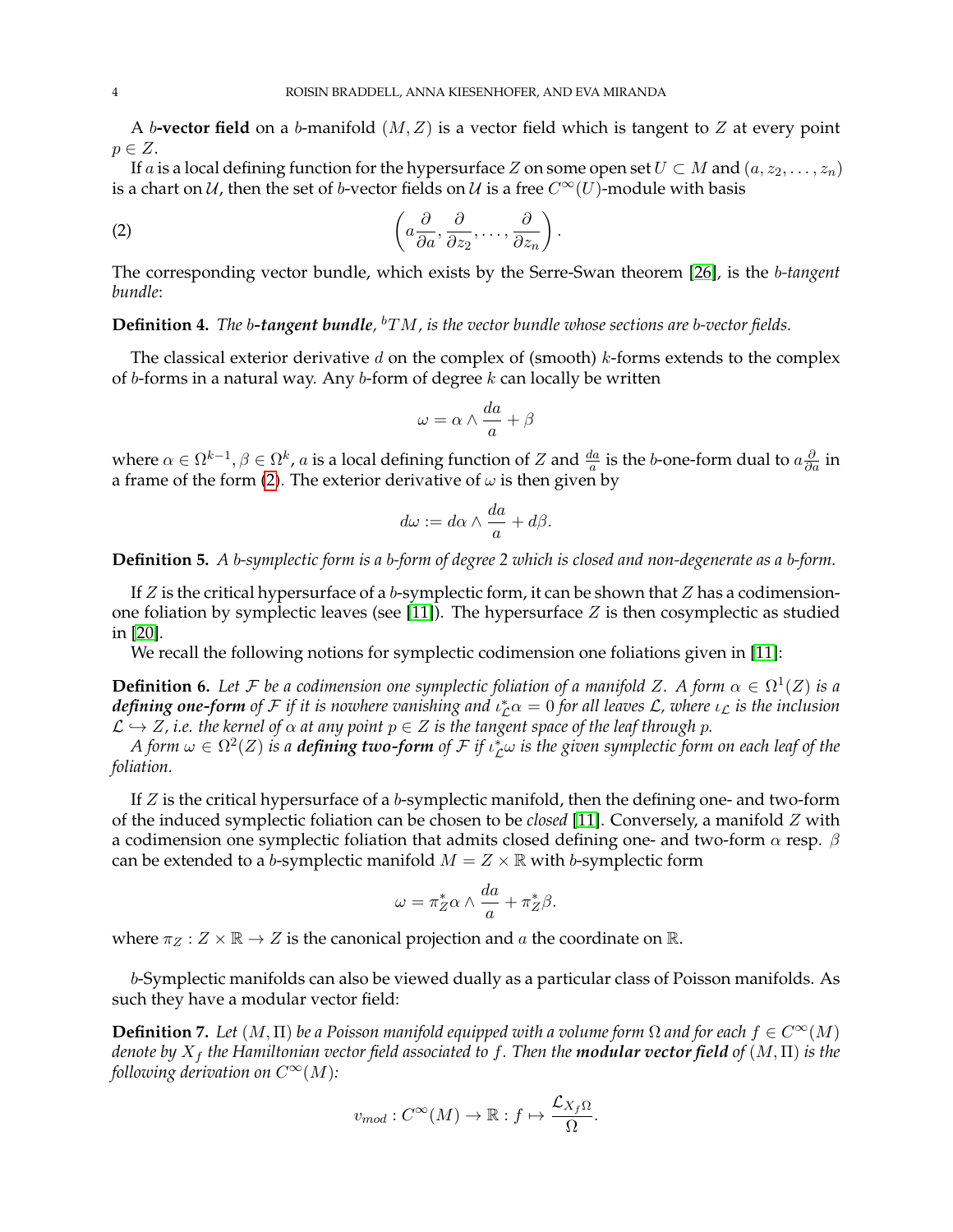It can be shown that the modular vector field is a Poisson vector field and that the modular vector fields associated to different volume forms only differ by a Hamiltonian vector field. The following proposition gives a characterization of the modular vector field for b-symplectic manifolds:

**Proposition 8** (Proposition 25 in [\[12\]](#page-17-0))**.** *The modular vector field of a* b*-symplectic manifold* (M, Z) *is tangent to* Z *and transverse to the symplectic leaves inside* Z*, independently of the volume form considered on* M*.*

Having chosen a modular vector field  $v_{mod}$ , we can choose defining one and two-forms of the symplectic foliation on Z uniquely by imposing

<span id="page-4-0"></span>(3) 
$$
\alpha(v_{mod}) = 1 \text{ and } \iota_{v_{mod}} \omega = 0.
$$

We will call defining one- and two-forms fulfilling this condition *the* defining one- and twoforms of the foliation. They are automatically closed [\[11\]](#page-17-12).

**Remark 9.** *Remark that the modular vector field of* Z *viewed as a Poisson manifold does* not *equal the modular vector field of the* b*-symplectic manifold* M *restricted to* Z*. In fact, as shown in* [\[11\]](#page-17-12)*,* Z *is unimodular when viewed as a Poisson manifold and so the modular vector field vanishes (up to the addition of a Hamiltonian vector field).*

Finally, we note that the flow of the modular vector field can be used to define the mapping torus structure of Z and define the *modular period* of the b-symplectic form as follows (cf. [\[11\]](#page-17-12)):

**Definition 10.** *Let* (M, Z) *be a* b*-symplectic manifold and suppose that* Z *is compact and connected and that its symplectic foliation has a compact leaf* L*. Then* Z *is a mapping torus. More precisely, taking any modular vector field*  $v_{mod}$ , there exists a number  $c > 0$  such that

$$
Z \cong \frac{[0, c] \times \mathcal{L}}{(0, x) \sim (c, \phi(x))}
$$

*where the time t-flow of*  $v_{mod}$  *corresponds to translation by t in the first coordinate. In particular,*  $\phi$  *is the time* c-flow of  $v_{mod}$ . The number  $c > 0$  is called the **modular period** of Z and does not depend on the choice *of modular vector field*  $v_{mod}$ *.* 

For notational convenience we will consider rather  $t \in [0,1]$ . The modular vector field is then given by

$$
v_{mod} = \frac{1}{c} \frac{\partial}{\partial t}
$$

and the defining one-form is given by

$$
\alpha = c dt.
$$

The b-analogue of the Moser theorem for symplectic manifolds is proved in [\[12\]](#page-17-0).

**Theorem 11** (b-Moser Theorem). Let  $\omega_0$  and  $\omega_1$  be two b-symplectic forms on  $(M, Z)$ . If they induce *on* Z *the same corank one Poisson structure and their modular vector fields differ on* Z *by a Hamiltonian vector field, then there exist neighbourhoods*  $U_0, U_1$  *of* Z *in* M *and a diffeomorphism*  $\gamma : U_0 \to U_1$  *such that*  $\gamma|_Z = id_Z$  and  $\gamma^* \omega_1 = \omega_0$ .

The condition that  $\omega_0$  and  $\omega_1$  induce the same Poisson structure on Z and the same modular vector field (up to a Hamiltonian vector field) is equivalent to demanding that the induced symplectic foliations have the same defining one- and two-forms.

A consequence is the following semilocal model proved in [\[12\]](#page-17-0):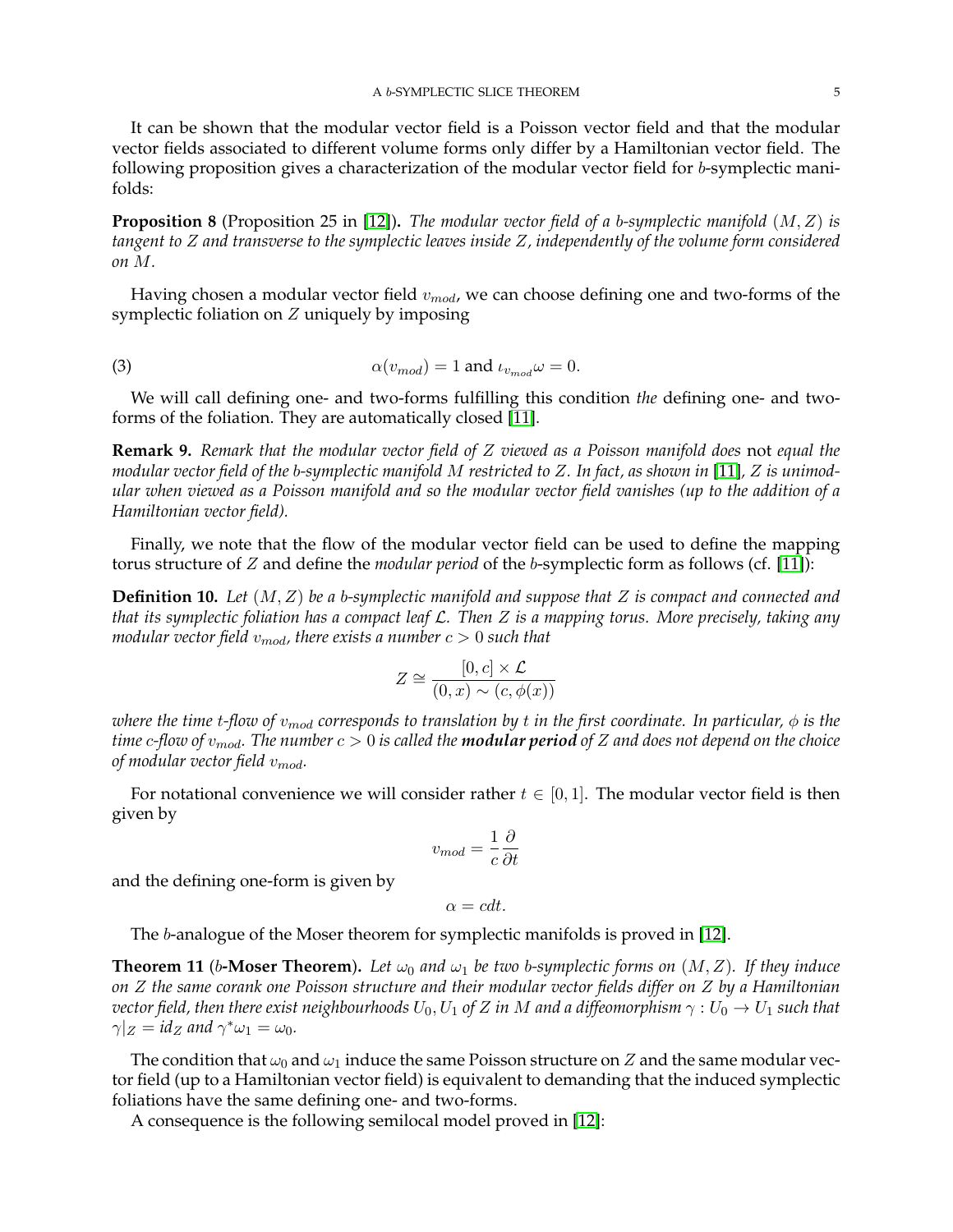<span id="page-5-3"></span>**Corollary 12** (Extension Theorem)**.** *Let* (M, Z) *be a* b*-symplectic manifold where* Z *is compact and connected. Then there is a neighbourhood of* Z *in* M *that is* b*-symplectomorphic to the collar neighbourhood*  $Z \times (-\epsilon, \epsilon)$  *with b-symplectic form* 

<span id="page-5-1"></span>(4) 
$$
\omega = \pi_Z^* \alpha \wedge \frac{da}{a} + \pi_Z^* \beta.
$$

*where*  $\alpha$ ,  $\beta$  *are the defining one-resp. two-forms on* Z,  $\alpha$  *is the coordinate on the interval* ( $-\epsilon$ ,  $\epsilon$ ) *and*  $\pi$ <sub>Z</sub> *the projection of the collar to* Z*.*

As noted in [\[13\]](#page-17-5), by averaging the vector fields of the b-Moser theorem, given two b-symplectic forms invariant under a group action and b-symplectomorphic by the b-Moser theorem, we can choose the b-symplectomorphism to be equivariant with respect to the group action. In the special case where  $M$  is two-dimensional this yields the following semilocal normal form:

**Proposition 13.** *Let* (M, Z) *be a two-dimensional* b*-symplectic manifold with compact connected critical hypersurface Z and modular period*  $c > 0$ *. Then*  $Z \cong S^1$  *and there exists a neighbourhood of Z which is b-symplectomorphic to*  $S^1 \times (-\epsilon, \epsilon)$  *with b-symplectic form* 

<span id="page-5-0"></span>.

$$
\omega_c := c dt \wedge \frac{da}{a}
$$

Here  $(t,a)$  are the standard coordinates on  $S^1\times\mathbb{R}.$ 

It will be convenient to view the b-symplectic manifold  $S^1 \times (-\epsilon, \epsilon)$  as a neighbourhood of the zero section of the cotangent bundle  $T^*S^1 \cong S^1 \times \mathbb{R}$  with b-symplectic form given by the formula in Equation [\(5\)](#page-5-0). We also remark for future purposes that  $\omega_c$  is clearly invariant under the cotangent lift of the action of  $S^1$  on itself by translations.

In this article we characterize the normal form for actions which preserve a b-symplectic form  $(b\text{-symplectic actions})$ . Among the class of  $b\text{-symplectic actions}$ , the  $b\text{-Hamiltonian class plays a}$ central role. We end up this section of preliminaries with the definition of b-Hamiltonian action. We refer the interested reader to the articles [\[13,](#page-17-5) [14,](#page-17-14) [15,](#page-17-15) [16\]](#page-17-16).

**Definition 14.** *The action of G on a b-symplectic manifold*  $(M, Z, \omega)$  *is called b-Hamiltonian if there exists* a moment map  $\mu \in^b \mathcal{C}^\infty(M) \otimes \mathfrak{g}^*$  with

$$
\iota(\upsilon_{\xi})\omega=\langle d\mu, \xi \rangle
$$

*where*  $v_{\xi}$  *is the fundamental vector field associated to*  $\xi \in \mathfrak{g}$  *and the set of b-functions is defined as*  ${}^bC^{\infty}(M) = \{a \log |t| + g, g \in C^{\infty}(M)\}.$ 

In other words, the action is b-Hamiltonian if it preserves the b-symplectic form and the form  $\iota(v_{\xi})\omega$  is exact.

2.2. **Transversally equivariant fibrations.** A bundle map  $\pi: Z \to S^1$  is a transversally equivariant *fibration* if there is a smooth  $S^1$  -action on  $Z$  such that the orbits of the action are transversal to the fibres of  $\pi$  and  $\pi(t \cdot x) - \pi(x)$  depends on  $t \in S^1$  only. The following is a specialization of a theorem by Sadowski which was applied to the case of co-Kähler manifolds in [\[1\]](#page-16-3).

<span id="page-5-2"></span>**Theorem 15.** Let  $Z \stackrel{\pi}{\rightarrow} S^1$  be a smooth bundle projection from a closed manifold  $Z$  to the circle. The *following are equivalent:*

(1)  $Z\stackrel{\pi}{\rightarrow} S^1$  is a mapping torus associated to a diffeomorphism of finite order

*(2)* The bundle map  $\pi$  is transversally equivariant with respect to an  $S^1$ -action on Z,  $\rho: S^1 \times Z \to Z$ . *Let L be the fibre of*  $\pi$ *. If the above conditions are satisfied then Z has a*  $\mathbb{Z}_k$ -cover ( $k \in \mathbb{N}$ )

$$
p: \tilde{Z} = S^1 \times \mathcal{L} \to Z
$$

given by the action  $(t,l)\mapsto \rho_t(l)$ , where  $\mathbb{Z}_k$  acts diagonally on  $S^1\times \mathcal{L}$  and by translations on  $S^1.$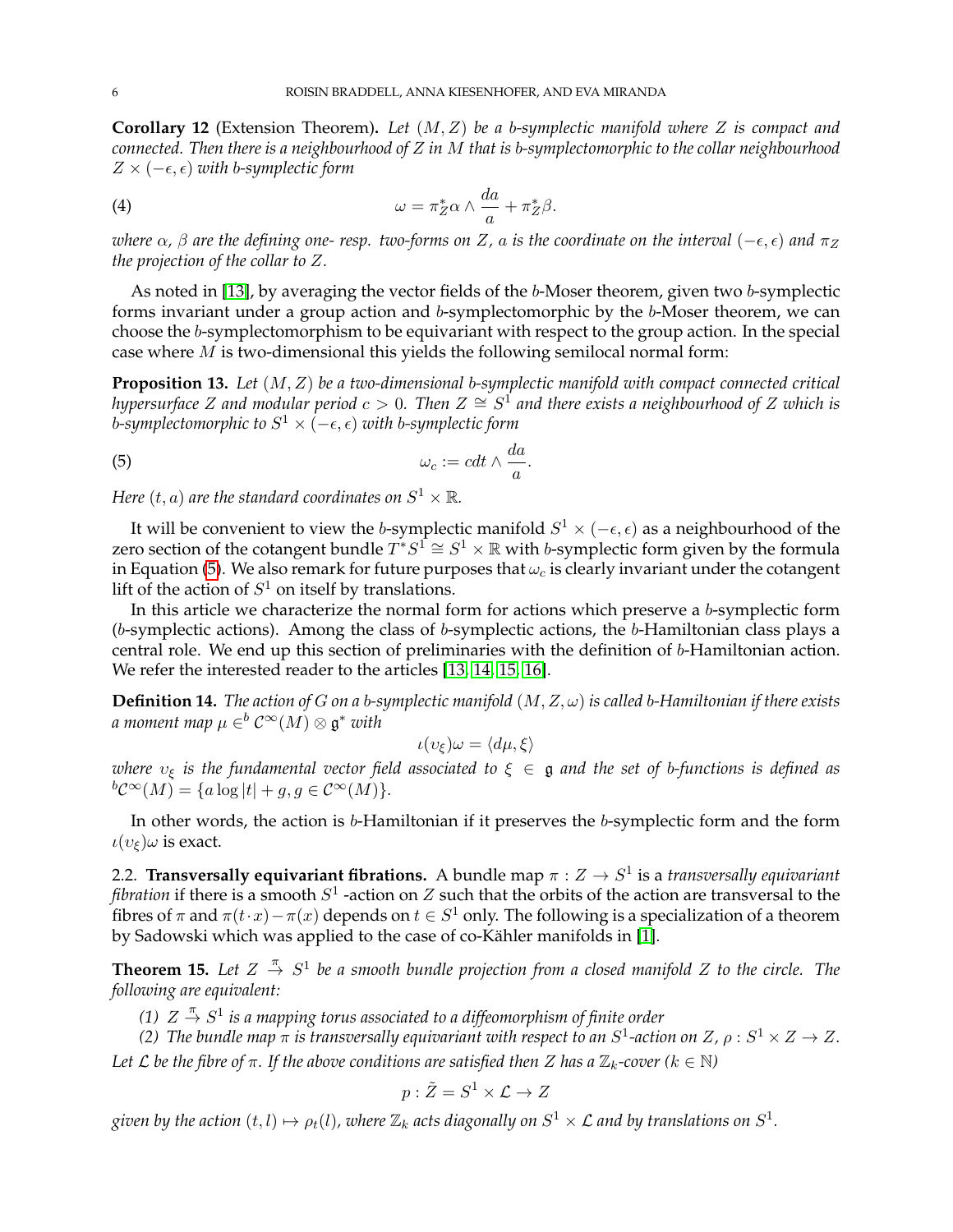Explicitly, we can describe the  $\mathbb{Z}_k$ -action as follows: Consider the leaf-fixing subgroup of  $S^1$ ,

(6) 
$$
\Gamma = \{s \in S^1 : \rho_s(\mathcal{L}) = \mathcal{L}\}.
$$

Identifying  $S^1 \cong \mathbb{R}$  mod 1, the group  $\Gamma$  is of the form  $\{0, \frac{1}{k}\}$  $\frac{1}{k}, \ldots, \frac{k-1}{k}$  $\frac{-1}{k}$ } for some  $k \in \mathbb{N}$  and hence we can identify it with  $\mathbb{Z}_k$  in the natural way. Then for  $m \in \mathbb{Z}_k = \{0, 1, \ldots, k-1\}$ , the action  $\rho_{\frac{m}{k}}$ restricts to a leaf automorphism

(7) 
$$
\sigma_m: \mathcal{L} \to \mathcal{L}, \quad \sigma_m(l) = \rho_{\frac{m}{k}}(l).
$$

The mapping torus  $Z$  is then the quotient of the cover  $\tilde{Z}$  by the following action of  $\mathbb{Z}_k$  on  $\tilde{Z}$ 

(8) 
$$
\mu_m(t,l)=(t-\frac{m}{k},\sigma_m(l)), \quad m\in\mathbb{Z}_k, (t,l)\in\tilde{Z}=S^1\times\mathcal{L}.
$$

From the condition of transverse equivariance, it is clear that  $\rho$  maps leaves to leaves. It induces an action on the base  $S^1$  given by translations  $t \mapsto t + ks$  and the equivariance condition reads

<span id="page-6-1"></span>
$$
\pi(\rho_s(l)) = ks, \quad l \in \mathcal{L} := \pi^{-1}(\{0\}).
$$

There is an associated  $S^1$ -action  $\tilde{\rho}$  on the cover  $\tilde{Z}$  given by

(9) 
$$
\tilde{\rho}_s(t,l)=(t+s,l), \quad s\in S^1, (t,l)\in S^1\times \mathcal{L}.
$$

The projection  $\ddot{Z} \rightarrow Z$  is equivariant with respect to this action.

The existence of a finite trivializing cover of the critical hypersurface Z will play a crucial role in the b-symplectic slice theorem.

## 3. A TRIVIALIZING COVER FOR THE CRITICAL HYPERSURFACE

Now we consider  $(M, Z)$  a b-symplectic manifold. As we focus on a semi local result, we will assume  $M \cong Z \times (-\epsilon, \epsilon)$  where the critical hypersurface Z is compact and connected with bsymplectic form given by Equation [\(4\)](#page-5-1). On a semilocal level the last assumption is not an additional restriction, since as we have seen in the previous section, any b-symplectic manifold satisfying the previous conditions is of this form on a tubular neighbourhood of its critical hypersurface. We will further assume for the rest of the article that  $Z$  has a compact leaf. Note that according to [\[11\]](#page-17-12) this implies that Z has a mapping torus structure (though not necessarily the same mapping torus structure given by Theorem [15\)](#page-5-2).

**Definition 16.** *A group action on a* b*-symplectic manifold is called* transverse *if it is transverse to the symplectic foliation of the critical hypersurface. If the action, restricted to the critical hypersurface, preserves the cosymplectic structure we will call the action* cosymplectic*. Finally, if the action preserves the* b*symplectic form we will call the action* b-symplectic*.*

Cosymplectic and b-symplectic actions are special cases of Poisson actions, when considering the manifolds with the associated Poisson structures.

As cosymplectic actions are leaf preserving, cosymplectic actions transverse to the symplectic foliation are automatically transversely equivariant where the relevant bundle map  $\pi: Z \to S^1$  is a projection to the base of the mapping torus. Indeed, the  $S^1$ -action being leaf-preserving implies by definition that  $\pi(t \cdot x) - \pi(x)$  depends only on  $t \in S^1$ . The next proposition then follows directly from Theorem [15:](#page-5-2)

<span id="page-6-0"></span>**Proposition 17.** *Let* Z *be a cosymplectic manifold and suppose* Z *has a transverse* S 1 *-action preserving* the cosymplectic structure. Then Z has a finite cover  $\tilde{Z}\,:=\,S^1\times\mathcal{L}$ ,  $\mathcal{L}$  a leaf of the foliation, equipped with an  $S^1$ -action given by translation in the first coordinate for which the projection  $p:S^1\times\mathcal{L}\to Z$  is *equivariant.*

To get a cosymplectic structure on the cover, one simply lifts the associated defining one and two-forms.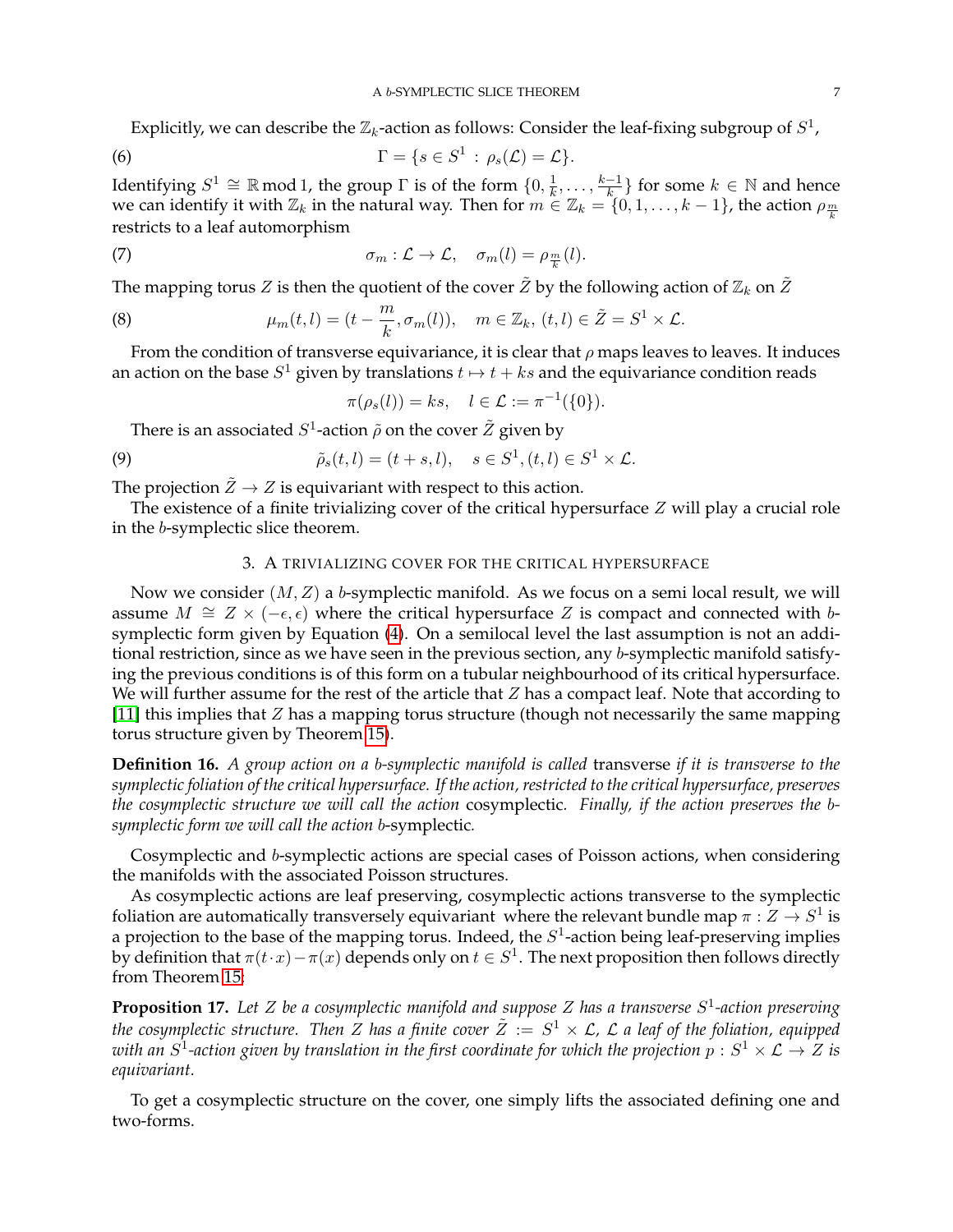<span id="page-7-0"></span>**Proposition 18.** *In the setting of the previous proposition, the cosymplectic structure on* Z *is given by the* quotient of a cosymplectic structure on  $\tilde{Z}=S^1\times {\cal L}$  by the action of a finite cyclic group  ${\mathbb Z}_k.$ 

*Proof.* Let  $p : \tilde{Z} \to Z$  be the finite cover given by Proposition [17.](#page-6-0) Denote the one and two forms of the cosymplectic structure by  $\alpha$  and  $\beta$  respectively. Then  $\tilde{\beta} = p^*\beta$  and  $\tilde{\alpha} = p^*\alpha$  can easily be shown to define a cosymplectic structure on  $S^1 \times \mathcal{L}$  and by construction, the cosymplectic structure on the quotient agrees with the cosymplectic structure on  $Z$ .

To extend this cover to a  $b$ -symplectic neighbourhood of  $Z$  we simply use the extension theorem (Corollary [12\)](#page-5-3):

<span id="page-7-2"></span>**Corollary 19.** Let  $M = Z \times (-\epsilon, \epsilon)$  come equipped with a transverse  $S^1$ -action preserving the b-symplectic *form* ω*. Then the* b*-symplectic structure on* M *is* b*-symplectomorphic in a neighbourhood of* Z *to the* quotient of a b-symplectic structure on  $S^1\times\mathcal{L}\times(-\epsilon,\epsilon)$  by the action of a finite cyclic group.

*Proof.* As before let  $p : \tilde{Z} \to Z$  be the finite cover. Let  $v_{mod}$  be some choice of modular vector field and denote the defining one and two-forms of Z fulfilling the condition in Equation [\(3\)](#page-4-0) by  $\alpha$  and  $\beta$ respectively. Denote by  $\tilde{\alpha}$ ,  $\tilde{\beta}$  the correspond two forms defined in Proposition [18.](#page-7-0) By the extension theorem we can assume that the  $b$ -symplectic form on  $M$  is

$$
\omega = \pi_Z^* \alpha \wedge \frac{da}{a} + \pi_Z^* \beta.
$$

Let  $\tilde{M} := \tilde{Z} \times (-\epsilon, \epsilon)$ . Then we have a finite cover  $p_M : \tilde{M} \to M$  for  $M$  given by the product map of the cover  $p : \tilde{Z} \to Z$  and the identity on  $(-\epsilon, \epsilon)$ . Let  $\pi_{\tilde{Z}} : \tilde{M} \to \tilde{Z}$  be the projection onto the first factor. Define for  $a \in (-\epsilon, \epsilon)$  the b-symplectic form on  $\tilde{M}$ 

$$
\tilde{\omega} = \pi_{\tilde{Z}}^* \tilde{\alpha} \wedge \frac{da}{a} + \pi_{\tilde{Z}}^* \tilde{\beta}.
$$

Then by construction  $(p_M)^*\omega = \tilde{\omega}$ .  $^*\omega = \tilde{\omega}.$ 

<span id="page-7-4"></span>**Remark 20.** *Note that the modular period of the associated b-symplectic form on the*  $\mathbb{Z}_k$  *cover is k times the modular period of the* b*-symplectic form on the base. This can be seen as follows: let* (t, l) ∈ *be a coordinate*  $s$ ystem on  $\tilde{Z}=S^1\times \mathcal{L}$ . Then the projection  $p:\tilde{Z}\to Z$  acts on the  $S^1$  factor as  $p(t)=kt$  mod 1. Therefore, if the defining one-form on Z is  $\alpha = c$ dt the defining one-form on  $\tilde Z$  is given by  $\tilde \alpha = p^*(cdt) = cdkt = ckdt$ *and the modular period of*  $\tilde{Z}$  *is ck.* 

<span id="page-7-1"></span>**Remark 21.** *Similarly, any b-symplectic structure with defining one and two-forms*  $\tilde{\alpha}$  *and*  $\tilde{\beta}$  *equipped with a discrete* b*-symplectic group action gives a* b*-symplectic structure on the quotient. For such a group* action there are well defined one and two-forms,  $\alpha$  and  $\beta$ , on the base manifold defined by  $p^*(\alpha)=\tilde{\alpha}$  and p ∗ (β) = β˜*, where* p *is the projection to the quotient. Then* α *and* β *automatically fulfil the conditions to define a cosymplectic structure on the image of the critical hypersurface. As the group action is discrete, the quotient of the symplectic structure on leaves is likewise symplectic.*

# 4. The b-symplectic slice theorem for an  $S^1$ -action

First, we wish to simplify the expression of the b-symplectic form in the neighbourhood of an orbit. In the case that the leaf  $\mathcal L$  is simply connected, the b-symplectic form has a particularly simple expression.

<span id="page-7-3"></span>**Proposition 22.** Let  $M \cong Z \times (-\epsilon, \epsilon)$  be a b-symplectic manifold and suppose that Z is a product, Z ∼= S <sup>1</sup> × L*,* L *a leaf of the symplectic foliation. Suppose furthermore that* L *is simply connected. Then for a suitable defining function* f *of* Z *the* b*-symplectic form is given by*

(10) 
$$
\omega = c dt \wedge \frac{df}{f} + \pi_{\mathcal{L}}^*(\beta)
$$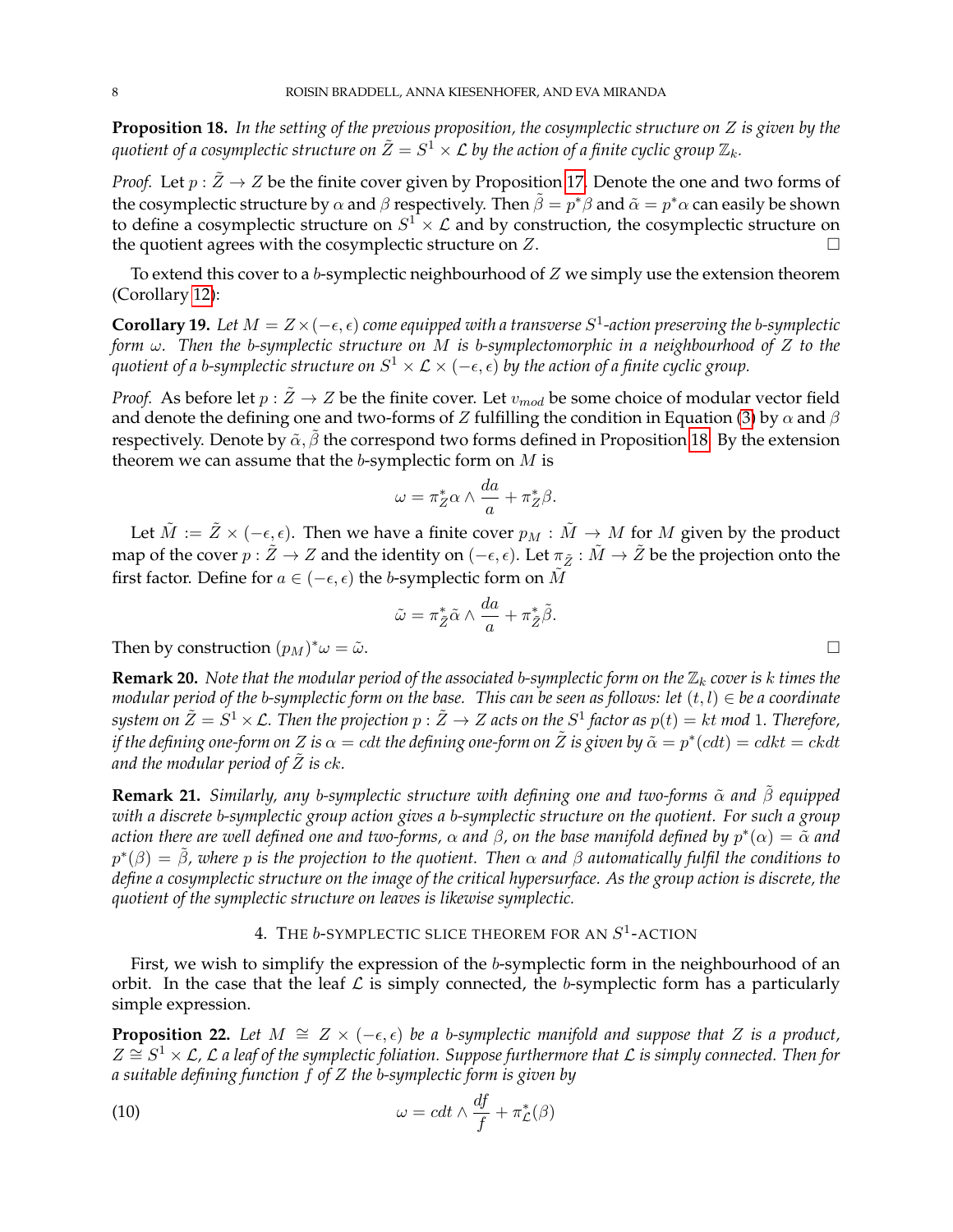$$
\omega = cdt \wedge \frac{da}{a} + dt \wedge \eta + \pi_{\mathcal{L}}^*(\beta)
$$

where  $\beta$  is the symplectic form on  $\mathcal{L}$ .

When  $\mathcal L$  is simply connected,  $\eta = dh$  for some  $h \in C^{\infty}(M)$ . The function  $f = ae^{h}$  is then a defining function for Z and moreover

$$
\frac{df}{f} = \frac{da}{a} + dh
$$

Whence we have

$$
\omega = c dt \wedge \frac{df}{f} + \pi_{\mathcal{L}}^*(\beta).
$$

 $\Box$ 

As in the symplectic slice theorem, the normal form of a b-symplectic form in the neighbourhood of an orbit is given by virtue of an equivariant Moser theorem. Equivariant b-Moser theorems for isotopic forms invariant under  $S^1$ -actions have been given in [\[13\]](#page-17-5) and for more general groups in [\[29\]](#page-17-17). As we wish to compare b-symplectic forms in the neighbourhood of an orbit rather than on the whole of  $Z$  we require an equivariant b-Moser theorem of a slightly different nature:

<span id="page-8-0"></span>**Proposition 23.** *Suppose that*  $\omega_1$  *and*  $\omega_0$  *are b-symplectic forms on M*, *invariant under an action of a group* G on M which is transverse Poisson for  $\omega_1$  and  $\omega_0$ . Denote by  $\mathcal{O}_z$  the orbit of some  $z \in Z$  and suppose that ω<sup>1</sup> *and* ω<sup>0</sup> *coincide at* z*. Then* ω<sup>1</sup> *and* ω<sup>0</sup> *are equivariantly* b*-symplectomorphic in some neighbourhood* U *of*  $\mathcal{O}_z$ *.* 

*Proof.* As the defining one and two-forms associated to  $\omega_1$  and  $\omega_0$  are invariant under the  $S^1$ action, it follows that on  $\mathcal{O}_z$  we have  $\alpha_0 = \alpha_1$  and  $\beta_0 = \beta_1$ . By the relative Poincaré lemma, in a contractible neighbourhood of  $\mathcal{O}_z$  we have that  $\alpha_0 - \alpha_1 = dg$ , an exact one-form on  $\mathcal U$  and similarly  $\beta_0-\beta_1=d\eta$ , an exact two-form on  $\cal U.$  Whence  $\omega_0-\omega_1=d(-g\frac{df}{f}+\eta).$  Then  $\omega_t=\omega_0+(1-t)\omega_1$ is non degenerate on  $\mathcal{O}_z$  and so on a neighbourhood of  $\mathcal{O}_z.$  We use this to define a b-vector field  $v_t$  by  $\iota_{v_t}\omega_t = g\frac{df}{f} - \eta$ . As  $v_t$  is zero on  $\mathcal{O}_z$ , the time-one flow exists in a neighbourhood of  $\mathcal{O}_z$ and gives the required b-symplectomorphism. As both b-symplectic forms are invariant under the group action, we can choose the b-symplectomorphism to be equivariant.  $\Box$ 

**Theorem 24.** Let  $M \cong (-\epsilon, \epsilon) \times Z$  be a b-symplectic manifold equipped with a b-symplectic form  $\omega$  of  $m$ odular period  $c$  and a transverse  $b$ -symplectic  $S^1$ -action. Let  $z\, \in\, \mathcal{L}\, \subset\, Z$ , let  $\mathcal{O}_z$  be its orbit under the  $S^1$ -action, let  $V := T_z \mathcal{L}$  and let  $\mathbb{Z}_l$  be the isotropy group of  $z$ . Then there exists an  $S^1$ -equivariant  $\mathit{neighbourhood}\ (-\epsilon, \epsilon) \times \mathcal{U}$  of  $\mathcal{O}_z$  in  $M$  and an  $S^1$ -equivariant mapping

(11) 
$$
\phi: (-\epsilon, \epsilon) \times \mathcal{U} \to (T^*S^1 \times V)/\mathbb{Z}_l
$$

where  $\mathcal{O}_z$  is embedded as the zero section of the bundle  $S^1_-\times_{\mathbb{Z}_l}\mathbb{R}\times V\cong (T^*S^1\times V)/\mathbb{Z}_l$  and where the action of  $\mathbb{Z}_l$  is given by the cotangent lifted action on  $T^*S^1$  and by the isotropy representation on  $V$  .

 $M$ oreover, if we equip the bundle  $T^*S^1 \times V$  with the b-symplectic form:

$$
\tilde{\omega}_0 = \omega_{c'} + \omega_V
$$

where  $\omega_{c'}$  the b-symplectic normal form on  $T^*S^1$  as given in Definition [5](#page-5-0) with modular period  $c' = kc$  and  $\omega_V$  the linear symplectic form on  $\dot{V}$  , and the quotient  $(T^*S^1 \times V)/\mathbb{Z}_l$  with the quotient b-symplectic form ω<sup>0</sup> *(see Remark [21\)](#page-7-1) then the mapping becomes an equivariant* b*-symplectomorphism onto its image.*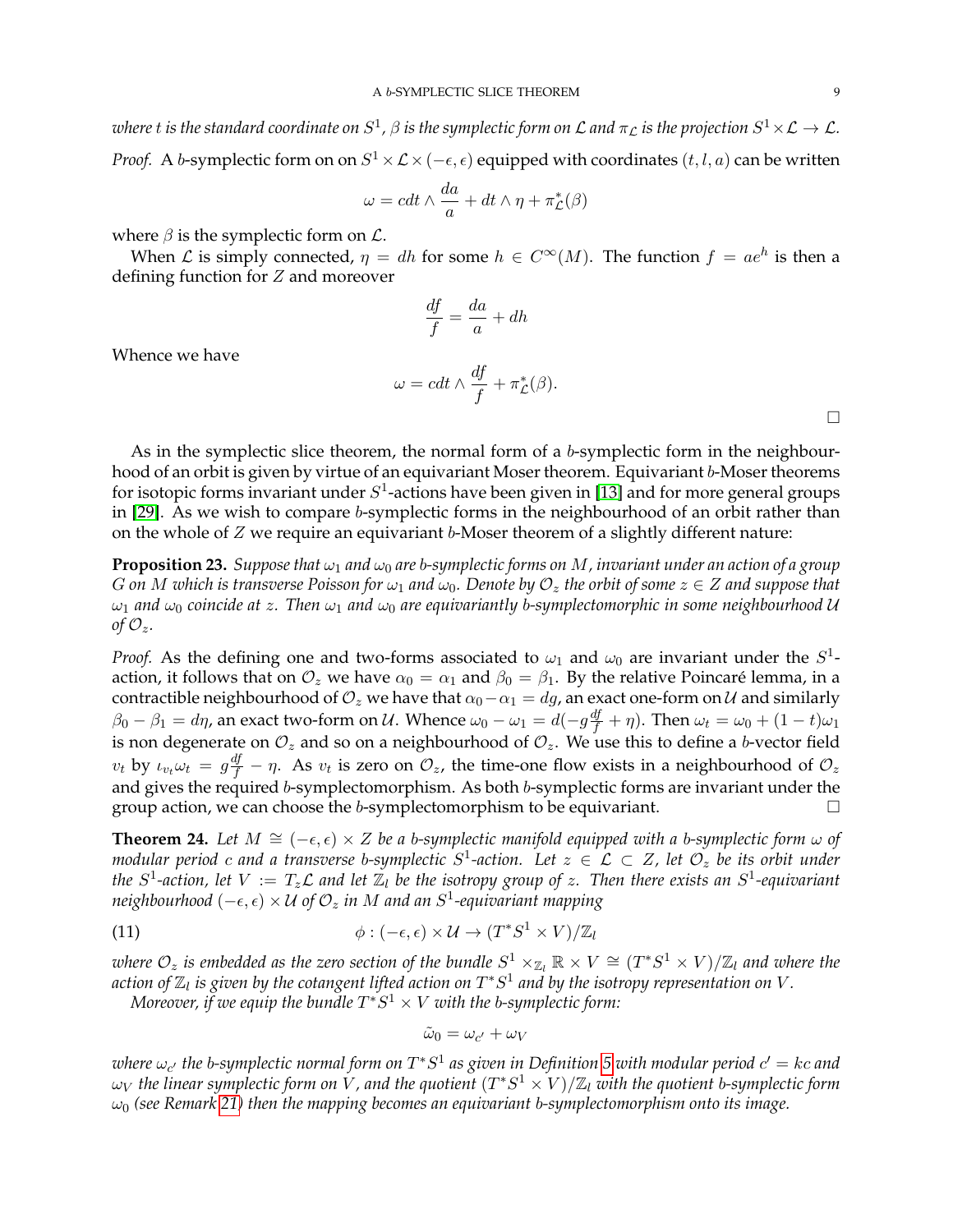

FIGURE 1. A scheme of the trivializing finite cover with a regular orbit ( $\Gamma_z = 0$ ) in black and exceptional orbit ( $\Gamma_z = \mathbb{Z}_2$ ) in red.

*Proof.* Let  $z \in Z$  be a point in the critical set and  $\mathcal{O}_z$  the orbit of  $z$  under the  $S^1$ -action  $\rho$ . Denote by  $\Gamma_z$  the isotropy group of z. Note that  $\Gamma_z$  is automatically a subgroup of  $\mathbb{Z}_k$  and so  $\Gamma_z\cong\mathbb{Z}_l$  for some *l*. By the slice theorem there exists a neighbourhood *U* of  $\mathcal{O}_z$  in *Z* equivariantly diffeomorphic to a neighbourhood of the zero section of the vector bundle  $S^1\times_{\Gamma_z}T_z\bar{Z}/T_z\mathcal{O}_z$ , where  $S^1$  acts on the latter according to  $s \cdot [t, v] = [t + s, v]$ . By choosing the invariant Riemannian metric in the proof of the slice theorem in such a way that  $T_z\mathcal{L}$  is orthogonal to  $T_z\mathcal{O}_z$ , the equivariant diffeomorphism can be expressed

$$
S^1 \times_{\Gamma_z} T_z \mathcal{L} \to \mathcal{U} : [t, v] \mapsto \rho_t(\exp_z v).
$$

Denote by  $\psi$  the corresponding diffeomorphism on the neighbourhood ( $-\epsilon, \epsilon$ ) × U of  $\mathcal{O}_z$  in M:

$$
\psi: (-\epsilon,\epsilon) \times \mathcal{U} \to (-\epsilon,\epsilon) \times S^1 \times_{\Gamma_z} T_z \mathcal{L}.
$$

Restricting the defining one and two forms of  $\omega$  to  $\mathcal{U}$ , we have that  $\mathcal{U}$  is a cosymplectic manifold with a cosymplectic  $S^1$ -action. The symplectic leaves of  $\cal U$  are given by  ${\cal L}_{\cal U} := {\cal U} \cap {\cal L}$  and the leaf fixing subgroup as defined by Equation [\(6\)](#page-6-1) is  $\Gamma_z$ . By Proposition [17](#page-6-0) there is a trivial  $\Gamma_z$ -cover  $\tilde{U}\cong S^1\times\mathcal{L}_\mathcal{U}$  of  $\mathcal{U}$ . Then  $\omega|_{(-\epsilon,\epsilon)\times\mathcal{U}}$  is the quotient of a unique b-symplectic form  $\tilde{\omega}$  on  $(-\epsilon,\epsilon)\times\tilde{\mathcal{U}}$ as given by Corollary [19.](#page-7-2) By Proposition [22](#page-7-3) we may assume  $\tilde{\omega}$  is of the form

$$
\tilde{\omega} = c k dt \wedge \frac{da}{a} + \pi_{\mathcal{L}_\mathcal{U}}^* \beta
$$

where  $a \in (-\epsilon, \epsilon)$  and  $\beta$  is a symplectic two-form given on a leaf  $\mathcal{U}_\mathcal{L}$ . Consider the two form  $\beta_z$  on  $T_z$ L. On  $(-\epsilon, \epsilon) \times S^1 \times T_z$ L define the b-symplectic form

$$
\tilde{\omega}_0 = c k dt \wedge \frac{da}{a} + \beta_z.
$$

Denote the quotient  $b$ -symplectic form on  $((-\epsilon,\epsilon)\times S^1\times T_z\mathcal{L}))/\Gamma_z$  given in Remark [19](#page-7-2) by  $\omega_0.$  Finally consider the b-symplectic form  $\psi^*\omega_0$  on  $(-\epsilon,\epsilon)\times\mathcal{U}$ . This is a b-symplectic structure, invariant under the  $S^1$ -action agreeing with  $\omega$  at z. By Theorem [23](#page-8-0) there is an equivariant b-symplectomorphism  $\varphi$  between neighbourhoods of  $\mathcal{O}_z$  such that  $\varphi^*(\psi^*\omega_0) = \omega$ . Making U smaller if necessary and setting  $\phi = \psi \circ \varphi$  we obtain the *b*-symplectomorphism given in the statement of the theorem.  $\Box$ 

**Remark 25.** *Note that the modular period of the form*  $\omega_0$  *is*  $\frac{k}{l}c$  *where c is the modular period of the bsymplectic form. This is not necessarily the modular period of the original form* ω *cf. remark [20.](#page-7-4)*

**Example 26.** *Consider the following symplectic mapping torus: take as a symplectic leaf a torus* T <sup>2</sup> *with coordinates*  $(\varphi, \psi)$ ,  $\varphi, \psi \in \mathbb{R}$  mod 1 *equipped with the standard symplectic form and the holonomy map*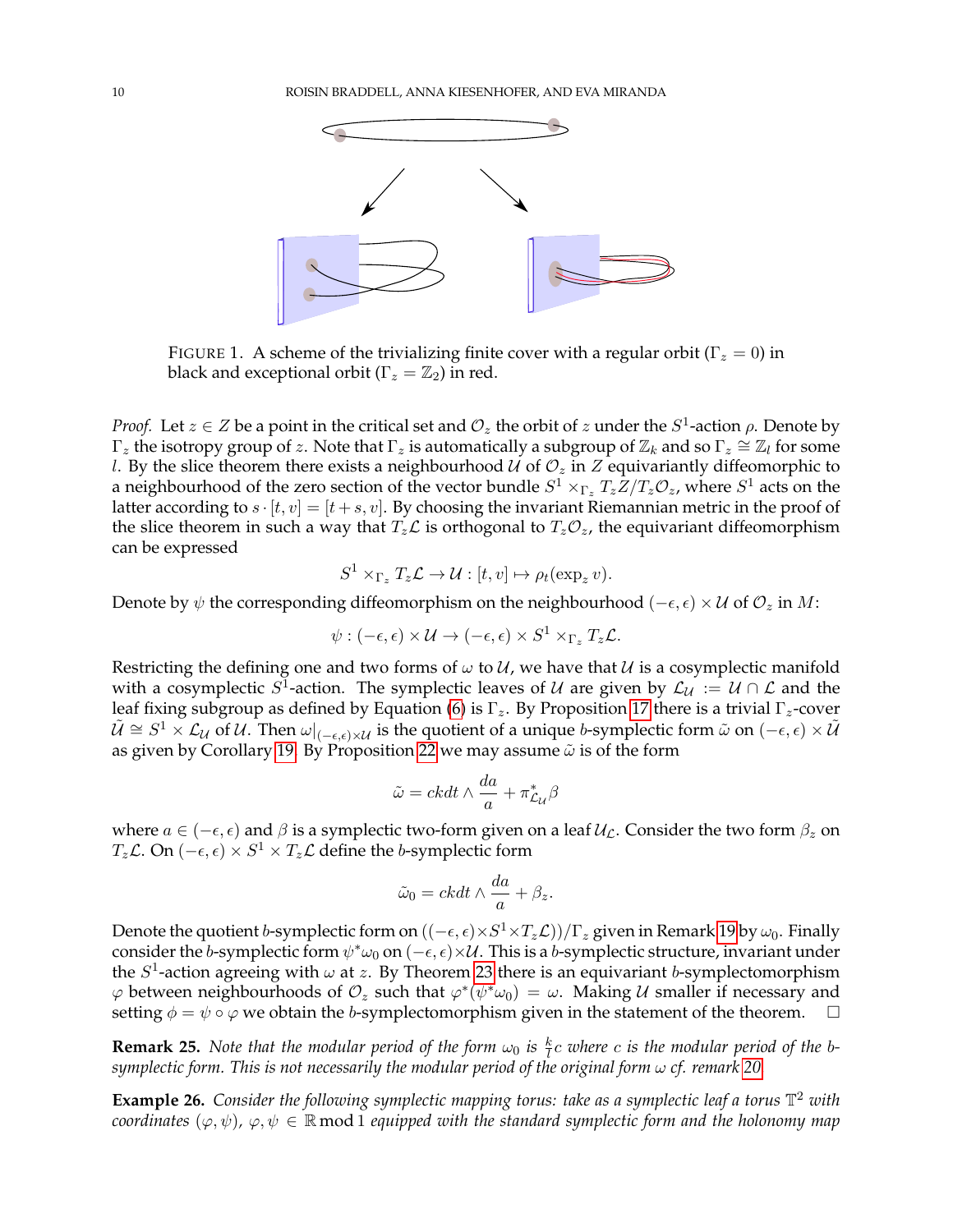given by the diffeomorphism of  $\mathbb{T}^2$  which descends from the diffeomorphism of  $\mathbb{R}^2$  given by  $\phi\in\mathrm{GL}(2,\mathbb{Z})$ :

$$
\phi = \left( \begin{array}{cc} 0 & -1 \\ 1 & 0 \end{array} \right).
$$

The mapping on  $\mathbb{R}^2$  corresponds to rotation by  $\frac{\pi}{2}$  and so we have  $\phi^4 = \text{Id}$ . Denote the mapping torus  $Z = ([0, 1] \times \mathbb{T}^2) / (0, x) \sim (1, \phi(x)).$ 

*Consider the following b-symplectic form on*  $(t, \varphi, \psi, s) \in Z \times S^1$ :

$$
\omega = dt \wedge \frac{ds}{\sin(s)} + \beta
$$

*where* β *is the standard symplectic form on* T 2 *. Consider the action of* S 1 *on* Z × S <sup>1</sup> *given by translation in the* t*-coordinate. Then there is a neighbourhood of a regular orbit contained in* Z *which is equivariantly* diffeomorphic to a neighbourhood of the zero section  $(t, \tilde{\bm{0}})$  of  $S^1 \times \mathbb{R}^3$  where  $S^1$  acts by translations on *the*  $S^1$  factor of  $S^1 \times \mathbb{R}^3$ . Moreover, there exist coordinates  $(t, x, y, a)$  on  $S^1 \times \mathbb{R}^3$  so that the equivariant diffeomorphism becomes a symplectomorphism where  $S^1 \times \mathbb{R}^3$  is equipped with the b-symplectic form

(12) 
$$
\omega = 4dt \wedge \frac{da}{a} + dx \wedge dy
$$

*On the critical set there is also the exceptional orbit at*  $\phi = \psi = 0$ *. In a neighbourhood of the singular orbit the* b*-sympletic form is the quotient of the* b*-symplectic structure* [\(12\)](#page-10-0) *given above where the group action*  $\sigma_n \in GL(2, \mathbb{Z})$  *on the vector space*  $(x, y)$  *is given by* 

<span id="page-10-0"></span>
$$
\sigma_n = \left(\begin{array}{cc} 0 & -1 \\ 1 & 0 \end{array}\right)^n.
$$

**Example 27.** *We can find examples from integrable systems having a naturally associated* S 1 *-action model with non-trivial isotropy group.*

*Take*  $M = T^*S^1 \times \mathbb{R}^2$  endowed with coordinates  $(p, t, x, y)$  and b-symplectic form  $\omega = \frac{1}{p}$  $\frac{1}{p}$ *dp*∧*dt*+*dx*∧*dy*. *Consider the b-integrable system on* M *given by*  $F = (\log(p), xy)$ . This b-integrable system has hyperbolic  $s$ *ingularities. Now let*  $\Z/2\Z$  *act on*  $M$  *in the following way:*  $(-1){\cdot}(p,t,x,y) = (p,t,-x',-y')$  *observe that this action leaves the hyperbola* xy = *cnst invariant and switches its branches. The action clearly preserves the* b*-integrable system and induces a new integrable system on the quotient space* M/∼*. Observe that the first component of the integrable system naturally induces an* S 1 *-action given by the* b*-symplectic vector field associated to the singular Hamiltonian function* log(p) *(named as* b*-function, see* [\[13\]](#page-17-5) *for a discussion). This circle action also descends to the quotient and the model for the circle action has non-trivial isotropy group of order two.*

*This twisted hyperbolic case in* b*-symplectic manifolds is a reminiscent of the twisted hyperbolic construc-*tion in the symplectic case in [\[7\]](#page-16-4) and [\[22\]](#page-17-18)<sup>[2](#page-10-1)</sup> and it is an invitation to study the invariants of a non-degenerate *singularity of a* b*-symplectic manifold. This example can be extended to higher dimensions and the action of a* Z/2Z *can be considered for every hyperbolic block added as long as the corank of the singularity is equal or bigger than one. The situation can be visualized using the* curled torus*, the picture below showing the structure of the set*  $p = 0, xy = 0$ *.* 

### 5. ACTIONS OF COMPACT LIE GROUPS ON COSYMPLECTIC MANIFOLDS

We treat the case of more general group actions on a b-symplectic manifold close to the critical set. First, we prove that only groups of a particular form can act on a b-symplectic manifold. For now we will treat group actions on a mapping torus Z and then extend the results to a neighbourhood of the critical set.

<span id="page-10-1"></span> $2$ This example shows up in physical examples and corresponds to the 1:2 resonance (see for instance the example in page 32 of the monograph [\[8\]](#page-16-5))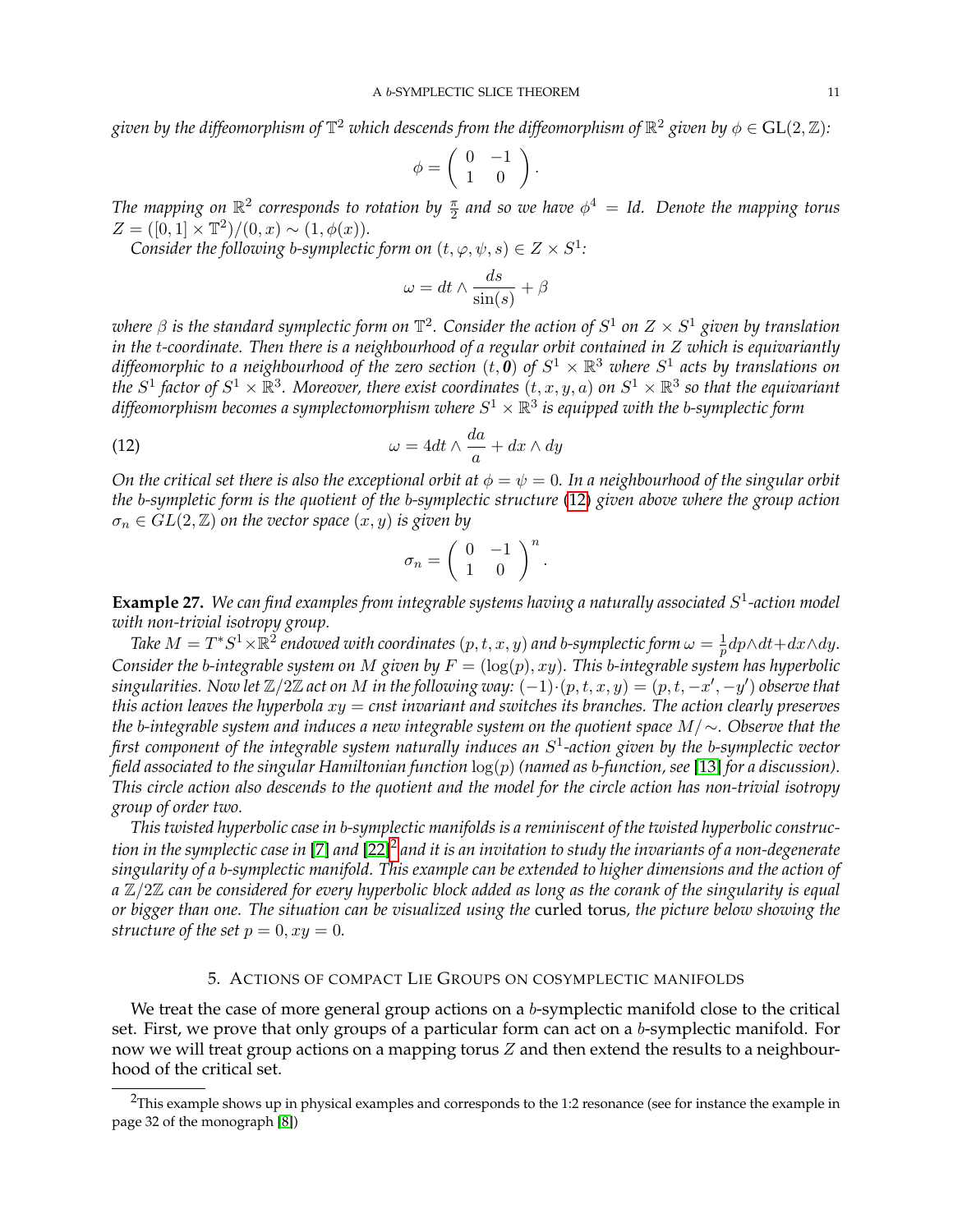

FIGURE 2. The Curled Torus. Source: Konstantinos Efstathiou.

In the following, we assume that the group  $G$  is compact and connected and acts on a mapping torus Z via a transverse, effective and foliation preserving action  $ρ$ . For a more general treatment of the lifting of group actions see [\[31\]](#page-17-19).

<span id="page-11-0"></span>**Proposition 28.** *Suppose an element*  $h \in G$  *fixes a leaf of the mapping torus,*  $\rho_h(\mathcal{L}_0) = \mathcal{L}_0$ *. Then* h *fixes every leaf of the mapping torus.*

This is an easy consequence of the fact that compact connected subgroups of Diffeo $^+(S^1)$  are conjugate to SO(2), which is itself a consequence of  $\text{Diffeo}^+(S^1)$  having a unique maximal compact subgroup, see [\[9\]](#page-16-6) for the case of orientation preserving homeomorphisms which can be adapted mutatis mutandis for the smooth case.

*Proof.* Let  $\pi: Z \to S^1$  be the mapping torus projection. The action of the group G on a symplectic mapping torus  $Z$  induces an action of  $G$  on the base  $S^1$  in the obvious fashion

$$
\tau: G \times S^1 \to S^1
$$

(14) 
$$
(g, \pi(x)) \mapsto \pi(\rho_g(x)) =: \tau_g(x)
$$

As  $G$  is compact and connected its image  $\tau(G,\cdot)$  is a compact subgroup of Diffeo $^+(S^1)$ , the group of orientation preserving diffeomorphisms of the circle. Whence  $\tau(G, \cdot)$  is conjugate by some  $w \in \mathrm{Diffeo}^+(S^{\bar{1}})$  to SO(2). Suppose  $h \in G$  fixes a leaf  $\mathcal{L}_0$ . This corresponds to a fixed point of the induced action  $\tau_h$  on  $S^1$ , and so a fixed point for  $w\tau_hw^{-1}\in\mathrm{SO}(2).$  Whence  $w\tau_hw^{-1}=\mathrm{Id}_{S^1}$  and so  $\tau_h = \text{Id}_{S^1}$ . This corresponds to h fixing all leaves of Z.

It can be checked easily that this defines a subgroup of G. We call

$$
H_0 = \{ h \in G \mid \rho_h(\mathcal{L}_0) = \mathcal{L}_0 \}
$$

the *leaf preserving* subgroup of G.

<span id="page-11-1"></span>**Proposition 29.** *Let* G *be a group acting in a transverse and foliation preserving manner on a symplectic mapping torus. Let* H<sup>0</sup> *be the leaf preserving subgroup of* G*. Then*

- *(i)*  $H_0$  *is a normal subgroup of G.*
- *(ii)*  $H_0$  *is a closed Lie subgroup of G.*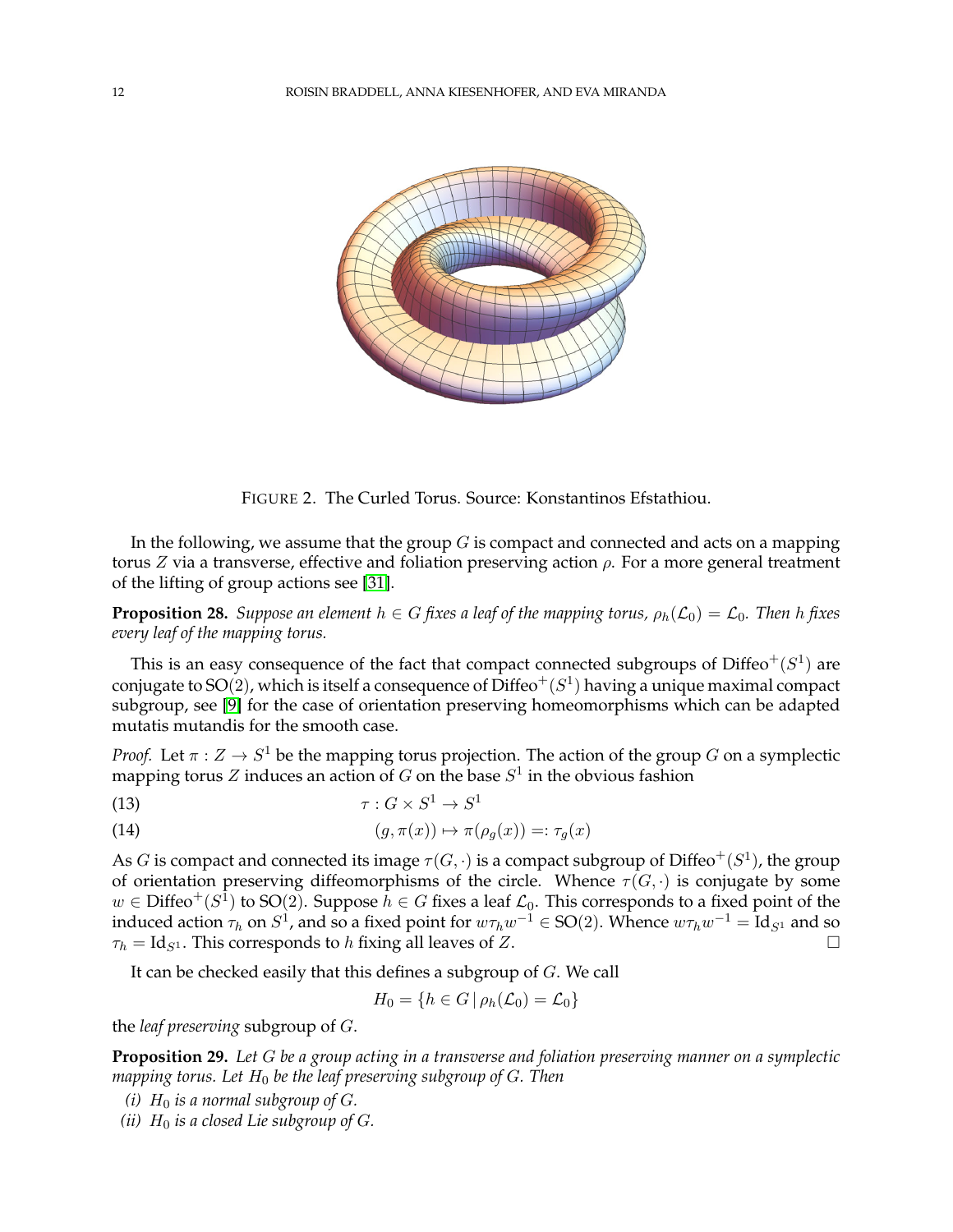## *(iii)* The codimension of  $H_0$  *in*  $G$  *is one.*

*Proof.* (i) This follows immediately from the fact that for  $h \in H_0$ ,  $g \in G$  we have  $\tau_{ghq^{-1}} =$  $\tau_g\tau_h\tau_g^{-1}=\tau_g\tau_g^{-1}=\mathrm{Id}_{S^1}$ , hence  $ghg^{-1}\in H_0$ .

(ii) Consider the projection

$$
\Phi: G \to \text{SO}(2)
$$

$$
\Phi(g) = w\tau_g w^{-1}
$$

corresponding to the map from  $G$  to  $SO(2)$  given in Proposition [28.](#page-11-0) It is clear that the level set  $\Phi^{-1}(\mathrm{Id})$  consists precisely of the elements of G which are leaf preserving. Hence  $\Phi^{-1}(\mathrm{Id}) =$  $H_0$  is a closed subgroup of G.

(iii) The codimension of  $H_0$  is at most one since it is given as the level set  $\Phi^{-1}(\text{Id}) = H_0$ . As G induces an action transverse to the foliation of Z it follows that the codimension of  $H_0$  is exactly one.

 $\Box$ 

<span id="page-12-1"></span>**Proposition 30.** *The action of G on the mapping torus Z lifts to an action of a product group*  $\tilde{G} = S^1 \times H$ *on a finite trivializing cover of* Z *where* H *is compact and connected. Moreover,* G *is necessarily of the form*  $G = (S^1 \times H)/\Gamma$  for a finite cyclic subgroup  $\Gamma$  *(which might be trivial).* 

*Proof.* Let  $\mathfrak{h} \subset \mathfrak{g}$  be the Lie algebra of  $H_0$ , the leaf preserving subgroup of G and consider a complementary ideal  $\ell$  of  $\eta$  in  $\mathfrak{g}$ . From the construction in the proof of proposition [29](#page-11-1) we can check that the subgroup  $K = \exp(\mathfrak{k})$  is closed (and indeed isomorphic to  $SO(2) \cong S^1$ ). The action of  $K$  is transverse to the foliation and so by Proposition [17](#page-6-0) there exists a finite trivializing cover  $\tilde{Z}\cong S^1\times {\cal L}$  of Z, such that Z is the quotient of  $\tilde{Z}$  by the action of the leaf fixing subgroup  $\Gamma'\cong {\Bbb Z}_k$ of K on  $\tilde{Z}$  where  $\Gamma'$  acts as

(15) 
$$
\mu_m(t,l) = (t - \frac{m}{k}, \sigma_m(l)), \quad m \in \mathbb{Z}_k, (t,l) \in S^1 \times \mathcal{L}
$$

and  $\sigma$  is the leaf automorphism induced by the leaf-fixing elements of K on  $\mathcal L$ . Denote  $\exp(\mathfrak h) \subset G$ by H. Denote by  $\tilde{G}$  the group  $K \times H$ . Then we have an action  $\tilde{\rho}$  of  $\tilde{G}$  on  $\tilde{Z}$  given by

<span id="page-12-0"></span>
$$
\tilde{\rho}: \tilde{G} \times \tilde{Z} \to \tilde{Z}, \quad \tilde{\rho}_{(s,h)}(t,l) = (t+s, \rho_h(l)).
$$

Suppose  $\sigma_m = \rho_h$  as an equality of maps on  $\mathcal L$  for some  $h \in H$ ,  $m \in \Gamma'\setminus\{0\}$ . As  $H$  is connected,  $\sigma_1 = \rho_{h'}$  for some  $h' \in H$ . Whence, the action  $\mu$  of  $\Gamma'$  on  $\tilde{Z}$  is equivalent to the action  $\tilde{\rho}$  of  $\Gamma \subset \tilde{G}$ on  $\overline{Z}$  where  $\Gamma$  is the group

$$
\Gamma = \left\{ \left( -\frac{m}{k}, (h')^m \right) \middle| m = 0, \ldots, k-1 \right\},\
$$

i.e.  $\mu_m=\tilde\rho_{(-\frac{m}{k},(h')^m)}$  for all  $m\in\mathbb{Z}_k$  Letting  $p_{\tilde Z}$  and  $p_{\tilde G}$  denote the projections to  $\tilde Z/\Gamma$  and  $\tilde G/\Gamma$ respectively, we have a commutative diagram



By construction, the action of  $\tilde{G}/\Gamma$  on Z and the action of G on Z possess the same fundamental vector fields. Moreover, the action of both groups is effective. Necessarily, then,  $\tilde{G}/\Gamma = G$ . Conversely, assume that  $\sigma_1 \neq \rho_h$  for any  $h \in H$ .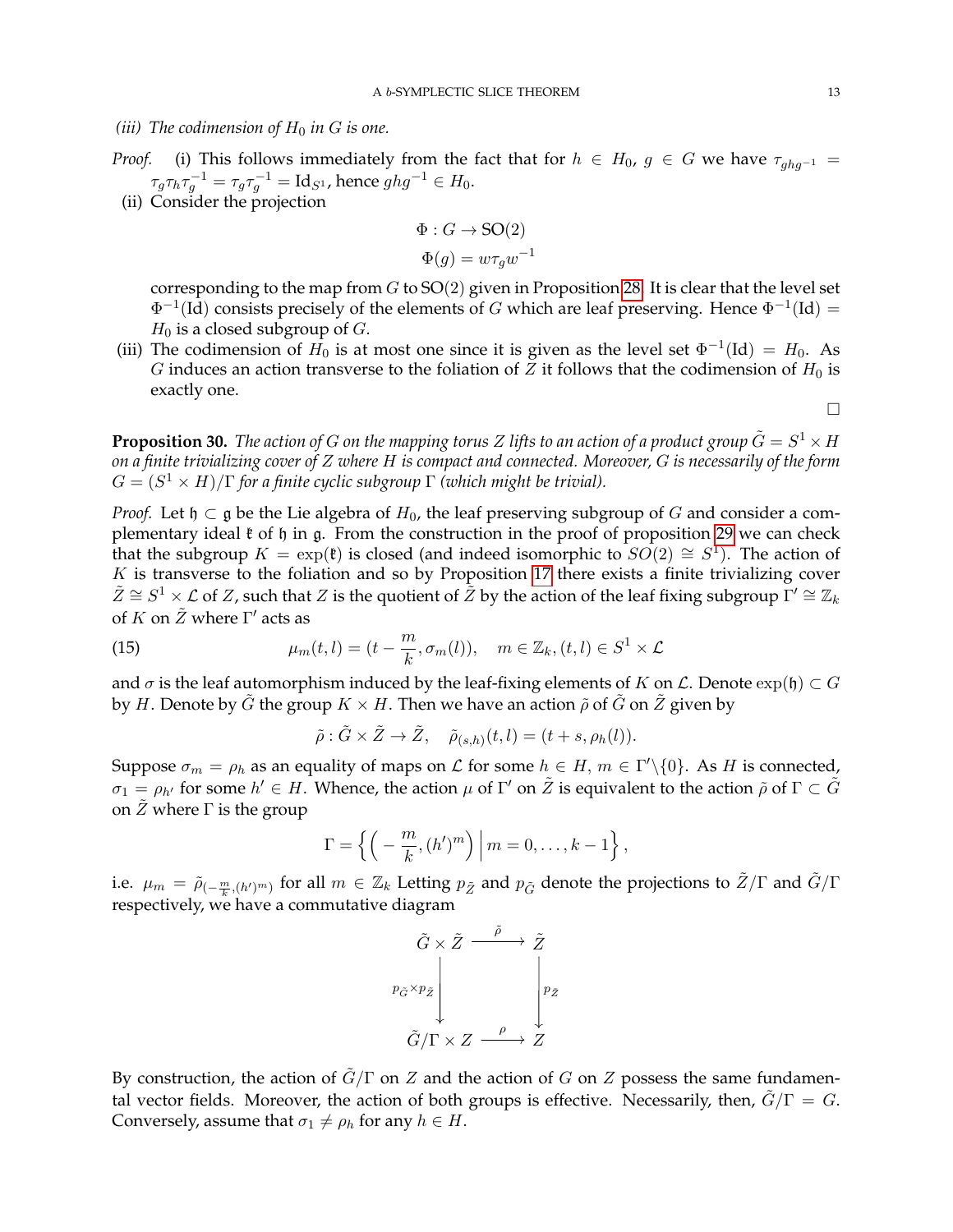Then  $\exp(\mathfrak{k}) \cap \exp(\mathfrak{h}) = 0$  and so  $G \cong K \times H$ . The action  $\tilde{\rho}$  of  $\tilde{G} \cong G$  on  $\tilde{Z}$  projects to an action of G on Z where the projection  $p_{\tilde{G}}$  is given by quotienting the group by the subgroup  $\Gamma = \Gamma' \times \{e_H\}$ and the projection  $p_{\tilde{Z}}$  is given by the action  $\mu$  of  $\Gamma \cong \Gamma'$  in [\(15\)](#page-12-0).

<span id="page-13-2"></span>**Proposition 31.** Let  $G = S^1 \times H$  be a product group acting on a mapping torus Z such that the  $S^1$  factor  $a$ cts transverse to the foliation. Let  $z\in Z$  and denote by  $G_z$  the isotropy group of  $z.$  Then  $G_z\cong \mathbb{Z}_l\times H_z$ where  $H_z$  the isotropy group of  $z$  under the H-action and  $\Z_l$  is a cyclic subgroup and  $\Z_l\times\{e_H\}$  acts as the identity on  $\mathcal{O}_z^H$ .

*Proof.* Let  $\mathcal{L}_0$  be a leaf of Z. Denote by  $\mathcal{O}_z^H \subset \mathcal{L}_0$  the orbit of  $z$  under the action of  $(0,H) \subset G$ . Denote the subgroup  $(S^1, e_H) \subset G$  by K. Let  $\rho^K$  be the action of K on Z. The leaf preserving subgroup of K can be identified with  $\mathbb{Z}_k$ ; for  $m \in \mathbb{Z}_k$ , i.e.  $\frac{m}{k} \in K$  is leaf-preserving, we either have  $\rho^K_{\frac{m}{k}}(\mathcal{O}_z^H)\cap \mathcal{O}_z^H=\emptyset$  or  $\rho^K_{\frac{m}{k}}(\mathcal{O}_z^H)\cap \mathcal{O}_z^H=\mathcal{O}_z^H$ . Moreover elements  $m\in\mathbb{Z}_k$  satisfying  $\rho^K_{\frac{m}{k}}(\mathcal{O}_z^H)\cap \mathcal{O}_z^H=$  $\mathcal{O}_z^H$  form a subgroup  $\mathbb{Z}_l$  of  $\mathbb{Z}_k$ .

If  $\rho_{\frac{m}{k}}^{K}(z) \notin \mathcal{O}_{z}^{H}$  for all  $m \in \mathbb{Z}_{k}$  then  $\mathbb{Z}_{l} = \{0\}$  and  $G_{z} = \{0\} \times H_{z}$  where  $H_{z}$  is the isotropy group of z under the action of  $(0, H)$ . Alternatively suppose  $\mathbb{Z}_l \neq \{0\}$ , so that  $\rho_1^K(z) = h \cdot z$  for some  $h\in H.$  If  $h\neq e_H$ , we can find a new  $K'\subset G$  which acts as the identity on z as follows: let  $\eta$  in **t** be such that  $K = \exp(t\eta)$  where  $t \in [0, 1)$ . Let  $\nu \in \mathfrak{h}$  be such that  $\exp(\frac{1}{l}\nu) = h^{-1}$ . Consider the subgroup

$$
K' = \{ \exp(t(\eta + \nu)) | t \in [0, 1) \}.
$$

Then the isotropy group of z is of the form  $\mathbb{Z}_l \times H_z$  where  $\mathbb{Z}_l \cong \{ \exp\left(\frac{n}{l}\right) \}$  $\frac{n}{l}(\eta+\nu)\big)\,|\,n\,=\,0,\ldots,l\,-\,$ 1}.

### 6. A b-SYMPLECTIC SLICE THEOREM

Let  $(M \cong (-\epsilon, \epsilon) \times Z, \omega)$  be a b-symplectic manifold together with an effective b-symplectic action by a compact connected Lie group  $G$  acting transversely to the symplectic leaves inside the critical hypersurface Z. First we will construct the b-symplectic models which will give us a normal form for the b-symplectic form about an orbit of G. By Proposition [30](#page-12-1) there are two distinct cases

(1) *G* is a group isomorphic to the product of Lie groups  $G = S^1 \times H$ .

(2)  $G = (\overline{S}^1 \times \overline{H})/\Gamma$  where  $\Gamma \cong \mathbb{Z}_l \times \mathbb{Z}_k \subset S^1 \times H$  and  $\mathbb{Z}_k$  is a non-trivial cyclic subgroup of H.

Recall from Proposition [30](#page-12-1) that there is a trivial finite cover  $\tilde{Z}=S^1\times {\cal L}$  of  $Z$  equipped with an  $(S^1 \times H)$ -action which projects to the action of G on Z.

Let  $z\in {\cal L}_0$  be a point in a symplectic leaf of  $Z$  and consider the orbit  ${\cal O}_z^H$  of  $z$  given by the group action of  $H = \exp \mathfrak{h}$  on  $\mathcal{L}_0$ . Denote the isotropy group of z by  $H_z$ . By the symplectic slice theorem (Theorem [1\)](#page-1-1), there is an  $H$ -equivariant neighbourhood  $\mathcal U$  of  $\mathcal O_z^H$  in  $\mathcal L_0$  which is equivariantly symplectomorphic to a neighbourhood of the zero section of the vector bundle  $Y^H_z=(H\times\mathfrak{m}^*\times V_z)/H_z$ with symplectic form  $\omega_{MGS}$  as given by Theorem [1.](#page-1-1) Recall that m is a Lie subalgebra of h, the vector space  $V_z \subset T_z \mathcal{L}_0$  is the symplectic orthogonal  $V_z = (T_m \mathcal{O}_z^H)^\omega/T_m \mathcal{O}_z^H$  and  $H_z$  acts on  $V_z$  by the isotropy representation.

<span id="page-13-0"></span> ${\bf Definition~32}$  (b-Symplectic models). *Consider the b-symplectic form on*  ${\tilde E}=T^*S^1\times (H\times_{H_z}{\frak m}^*\times V_z)$ *given by*

<span id="page-13-1"></span>
$$
\tilde{\omega}_0 = \omega_{c'} + \omega_{MGS}
$$

 $i$  *where*  $\omega_{c'}$  *is the b-symplectic form on*  $T^*S^1$  *of modular period*  $c' = ck$  *given by Definition [5,](#page-5-0) and*  $\omega_{MGS}$  *is* the symplectic form on  $Y^H_z = H \times_{H_z} \mathfrak{m}^* \times V_z$  given by the symplectic slice theorem (Theorem [1\)](#page-1-1). Consider the quotient b-symplectic structure on  $E=\tilde E/\Z_l$  where  $\frac{m}{l}\in\Z_l$  acts on  $T^*S^1$  as the cotangent lift of  $\Z_l$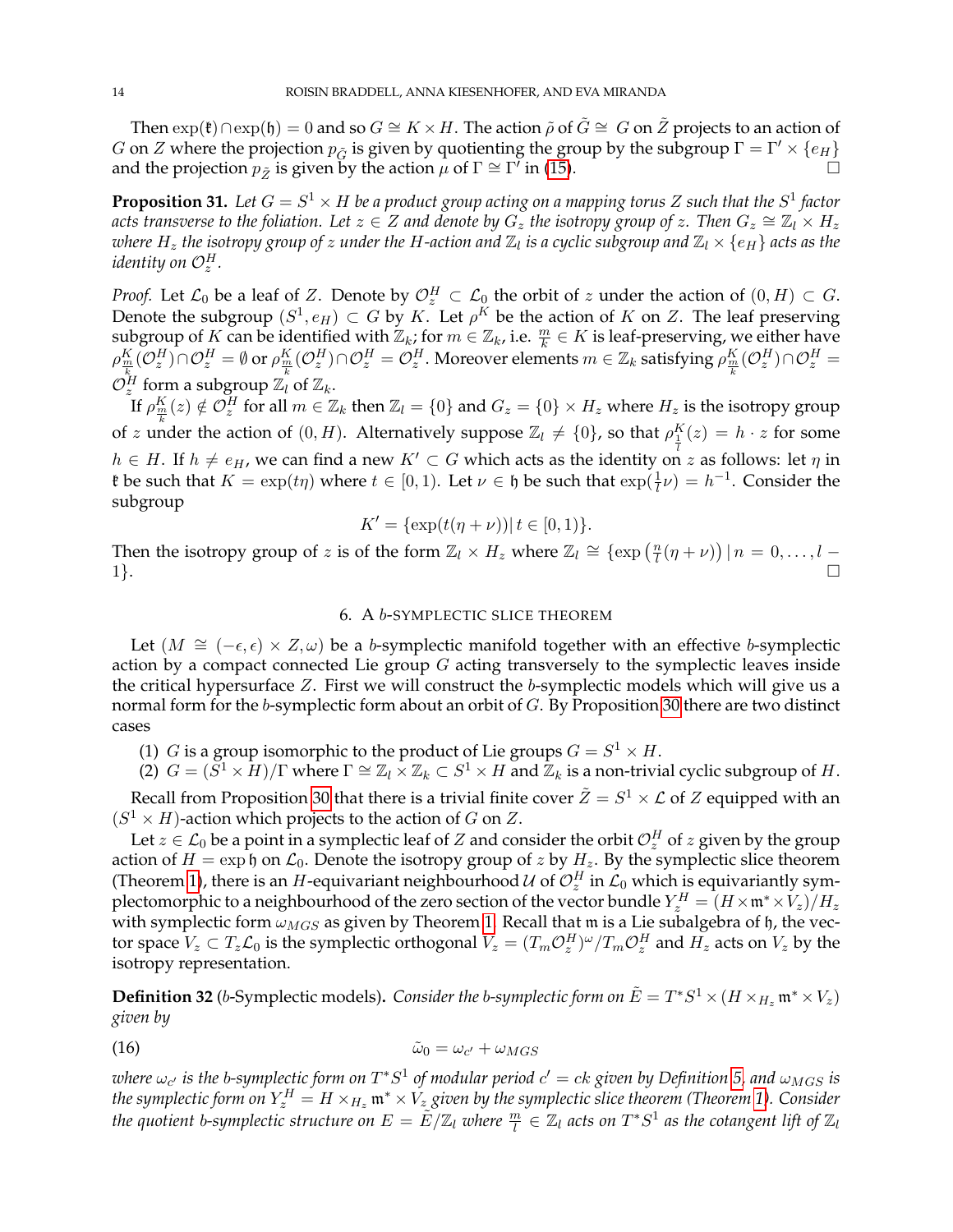acting by translations on  $S^1$  and acts on the factor  $H\times_{H_z}{\mathfrak{m}}^*\times V_z$  equipped with the coordinates  $[k,\eta,v]$ *of Theorem [1](#page-1-1) either by*

- *(1)*  $\frac{m}{l} \cdot [k, \eta, v] = [k, \sigma^m(\eta), \sigma^m(v)]$  *for a linear symplectomorphism*  $\sigma$ *.*
- (2)  $\frac{\dot{m}}{l} \cdot [k, \eta, v] = [h^m \cdot k, \eta, v]$  *where h is some element of H*.

*Then* E *has a unique* b*-symplectic structure such that the projection is a local* b*-symplectomorphism (see Remark* [21\)](#page-7-1)*.* We call these normal forms b-symplectic models with symplectic slice  $V<sub>z</sub>$  and modular period  $c\frac{k}{l}$  $\frac{\kappa}{l}$ .

We will now show that a neighborhood of an orbit of a  $G$ -action on a b-symplectic manifold with the properties stated in the beginning is b-symplectomorphic to a neighborhood of the zero section of one of the models above, completing the proof of Theorem [3,](#page-1-2) which we recall here in a succinct way:

**Theorem 33.** Let G be a compact Lie group acting on a b-symplectic manifold  $(M,\omega)$  transverse to the *symplectic foliation and that there is one symplectic leaf of the critical set* Z *which is compact. Suppose that the action of* G *is* b*-symplectic, effective and Hamiltonian when restricted* [3](#page-14-0) *to a symplectic leaf of* Z*. Let* O<sup>z</sup> *be an orbit of the group action contained in the critical set of* M*. Then there is a neighbourhood* V *of* O<sup>z</sup> *in* M *which is* b*-symplectomorphic to a neighbourhood of the zero section of a bundle given by the* b*-symplectic model* E *in Definition [32.](#page-13-0)*

*Proof.* By Proposition [30](#page-12-1) there exists a finite cover  $\tilde{Z} \cong S^1 \times \mathcal{L}$  which comes equipped with the action of a product group  $\tilde{G} \cong S^1 \times H$  which covers the action of G on Z. Let  $z \in \mathcal{L}_0 \subset Z$  and let  $\tilde{z}\in\tilde{Z}$  be a point projecting to  $z.$  Denote by  $\mathcal{O}^H_z$  the orbit of  $z$  under the action of the subgroup H and by  $\mathcal{O}_{\tilde{z}}^{\tilde{G}}$  the orbit of  $\tilde{z}$  under the action of  $\tilde{G} \cong S^1 \times H$  on the cover  $\tilde{Z}$ . Then an invariant open neighbourhood of  $\mathcal{O}_{\tilde{z}}^{\tilde{G}}$  in  $\tilde{M}\cong (-\epsilon,\epsilon)\times \tilde{Z}$  is of the form  $\tilde{\mathcal{V}}=(-\epsilon,\epsilon)\times S^1\times \mathcal{U}$  where  $\mathcal{U}$  is an invariant open neighbourhood of  $\mathcal{O}_z^H$  in  $\mathcal{L}_0.$  Recall that  $Z$  is the quotient of  $\tilde{Z}$  by a cyclic subgroup Γ of  $\tilde{G}$ . By Proposition [30,](#page-12-1) we may assume that  $\Gamma$  is of the form

(17) 
$$
\Gamma = \left\{ \left( -\frac{m}{k}, h^m \right) \mid m = 0, \ldots, k-1 \right\}.
$$

Let  $\tilde{\omega}$  be the lift of  $\omega$  to  $\tilde{Z}$  as given by Proposition [17.](#page-6-0) By Theorem [22](#page-7-3) we may assume that locally around  $\tilde{z}$ ,  $\tilde{\omega}$  is of the form

<span id="page-14-1"></span>
$$
\tilde{\omega}=ckdt\wedge\frac{da}{a}+\beta
$$

where  $\beta$  is the symplectic form on the leaf  $\mathcal{L}_0$ . Denote by  $H_z$  the isotropy group of z under the action of  $H.$  By the symplectic slice theorem, Theorem [1,](#page-1-1) a neighbourhood  $\mathcal U$  of  $\mathcal O_z^H$  with symplectic form  $\beta$  is equivariantly symplectomorphic to a neighbourhood of the zero section of the bundle  $Y_z^H = H \times_{H_z} \mathfrak{m}^* \times V_z$  with symplectic form given by the symplectic slice theorem.

Consider the vector bundle  $\tilde{E}=T^*S^1\times (H\times_{H_z}{\frak m}^*\times V_z)$  with symplectic form given by  $\tilde{\omega}_0$  in Equation [\(16\)](#page-13-1), where c is the modular period of  $\omega$  and k is the order of Γ. Let  $\tilde{\psi}$  be the equivariant diffeomorphism form  $\tilde{V}$  to a neighborhood of the zero section in  $\tilde{E}$  obtained from the slice theorem on  $\mathcal{L}_0$ . Then  $\tilde{\psi}^* \tilde{\omega}_0$  is a b-symplectic form on a neighbourhood of  $\mathcal{O}_{\tilde{z}}^{\tilde{G}}$  and, since  $(\tilde{\psi}^* \tilde{\omega}_0)_{\tilde{z}} = \tilde{\omega}_{\tilde{z}}$ , by the equivariant relative Moser Theorem, Theorem [23,](#page-8-0) and after making  $\tilde{V}$  smaller if necessary, we can conclude that there is an equivariant b-symplectomorphism from  $V$  to a neighbourhood of the zero section of E equipped with the b-symplectic form  $\tilde{\omega}_0$ .

<span id="page-14-0"></span><sup>&</sup>lt;sup>3</sup>The group action  $\rho$  induces a Lie algebra homomorphism from g to the Lie algebra of vector fields on M via  $d_e \rho_x : \mathfrak{g} \to T_x M$ . In turn, by restricting the action to the critical set, we have a Lie algebra homomorphism  $d_e \rho_x | z : \mathfrak{g} \to$  $T_x Z \cong T_x S^1 \times T_x \mathcal{L}$  where  $\mathcal L$  is a leaf of the foliation. The action is transverse to the leaf of the foliation if the restriction of this homomorphism to the first factor,  $T_xS^1$ , is surjective everywhere. The action is Hamiltonian when restricted to leaves if the vector fields given by the restricted homomorphism  $d_e \rho_x |_{\mathcal{L}} : \mathfrak{g} \to T_x \mathcal{L}$  are Hamiltonian.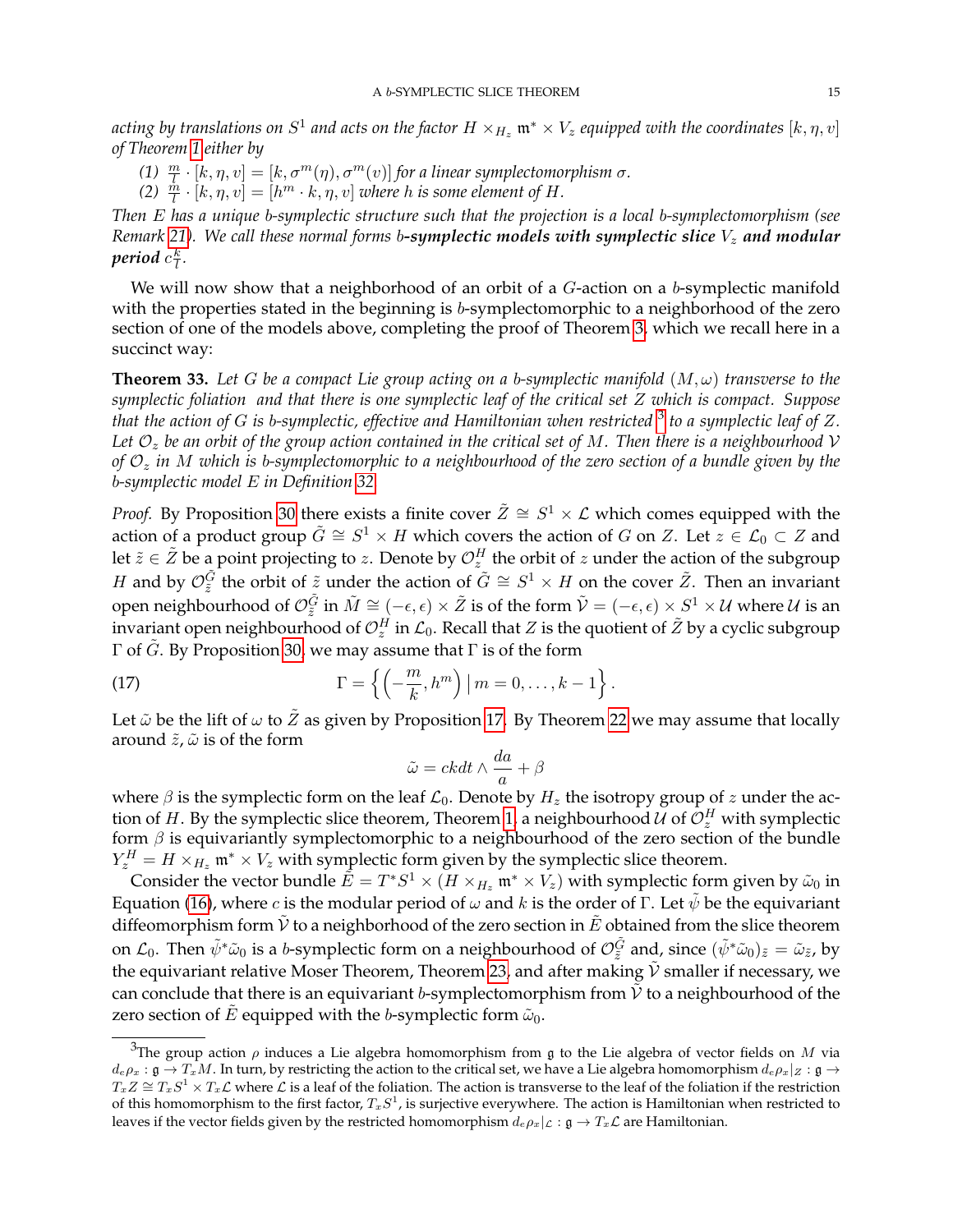Denote by  $\Gamma_z$  the subgroup of  $\Gamma$  defined by  $\{m\in\Gamma\,|\,\rho_m({\cal O}_z^H)\cap{\cal O}_z^H={\cal O}_z^H\}$ , where  $\rho$  is the action of  $\Gamma_z \subset \tilde{G}$  on Z equivariant with respect to the projection  $\tilde{Z} \to Z$ , as in Proposition [30.](#page-12-1)

Then  $\Gamma_z$  is a cyclic subgroup  $\Gamma_z \cong \mathbb{Z}_l$  of  $\Gamma$  of the form

$$
\Gamma_z = \left\{ \left( -\frac{m}{k}, (h')^m \right) \mid m = 0, \dots, l-1 \right\}
$$

for some  $h'\in H.$  Denote by  $p_{\tilde{\cal V}'}\, p_{\tilde{E}}$  the projections to the quotients of  $\tilde{\cal V}$  and  $\tilde{E}$  by the action of  $\Gamma_z$ respectively. Define  $\psi$  by the condition that the following diagram commutes:



First consider the case where  $G \cong S^1 \times H$ . We may assume by Proposition [31](#page-13-2) that the action of  $\Gamma_z$  on the orbit  $\mathcal{O}_z^H$  and so on the base of the bundle  $Y_z^H$  is trivial. Moreover it preserves the slice  $V_z$  and acts by linear symplectomorphisms and so  $\psi$  is b-symplectomorphism to Model (1) of Definition [32.](#page-13-0)

For  $h \neq e_H$  in the group  $\Gamma$  in Equation [17](#page-14-1) (that is, the case  $G \cong (S^1 \times H)/\Gamma$  for  $\Gamma$  non trivial and  $\Gamma_z \subset \Gamma$ ), the the action of  $\Gamma_z$  on  $Y_z^H$  is given by the symplectic slice theorem, Theorem [1,](#page-1-1) and the equivariant normal form is given by Model (2) of Definition [32.](#page-13-0)

Some remarks are in order:

**Remark 34.** *It would be possible to extend this slice theorem to proper group actions rather than compact group actions as done in* [\[23\]](#page-17-10)*.*

**Remark 35.** *This slice theorem puts a first step forwards towards understanding rigidity phenomena in the Poisson realm. In* [\[28\]](#page-17-20) *a rigidity theorem for Hamiltonian actions on Poisson manifolds is given. Our slice theorem yields a similar rigidity theorem also for* b*-symplectic actions. The general rigidity theorem in* [\[28\]](#page-17-20) *uses sophisticated Nash-Moser techniques which are not necessary in the case of* b*-symplectic manifolds. In a more general context, this is connected to the problem of stability of symplectic leaves (the normal form obtained gives an equivariant version of this phenomenon). For the general problem of stability of symplectic leaves and rigidity and flexibility phenomena confer to* [\[6\]](#page-16-7) *and* [\[5\]](#page-16-8)*.*

**Example 36.** Let G be a compact Lie group with non-trivial centre. Let  $\xi_1 \in \mathfrak{g}$  be a central element of the *Lie algebra and*  $\xi_2, \ldots, \xi_n \in \mathfrak{g}$  *be such that*  $\xi_1, \ldots, \xi_n$  *form a basis of the Lie algebra. Denote by*  $\eta_i$  *the basis* of the Lie algebra dual such that  $(\eta_i,\xi_j)=\delta_{ij}.$  Denote the associated invariant vector fields  $L_{g*}\xi_i$  by  $v_i$  and  $L_g^* \eta_i$  by  $m_i$  respectively. At each point  $g \in G$  these give a basis for the tangent and cotangent spaces at g. *Consider the singular 2 -form on* T <sup>∗</sup>G

(18) 
$$
\omega = \pi^* m_1 \wedge \frac{d(\lambda(v_1))}{\lambda(v_1)} + \sum_{i=2}^n \pi^* m_i \wedge d(\lambda(v_i))
$$

 $\omega$ here  $\pi$  the canonical projection  $T^*G \to G$ . It can be checked directly that  $\omega$  is a b-symplectic form on  $T^*G$ *invariant under the cotangent lifted action of* G *on* T <sup>∗</sup>G*. By Proposition [30,](#page-12-1)* G *has a finite cover of the form*  $S^1\times H.$  The b-symplectic model for the action of  $G$  on  $T^*G$  is given by  $\tilde E=(T^*S^1\times T^*H)/\mathbb{Z}_k$  where  $\mathbb{Z}_k$ acts diagonally on  $T^*S^1 \times T^*H$  by the cotangent lift of translations on  $S^1$  and the b-symplectic form on  $\tilde E$ *is*

$$
\tilde{\omega}_0 = \omega_c + \omega_H
$$

*where*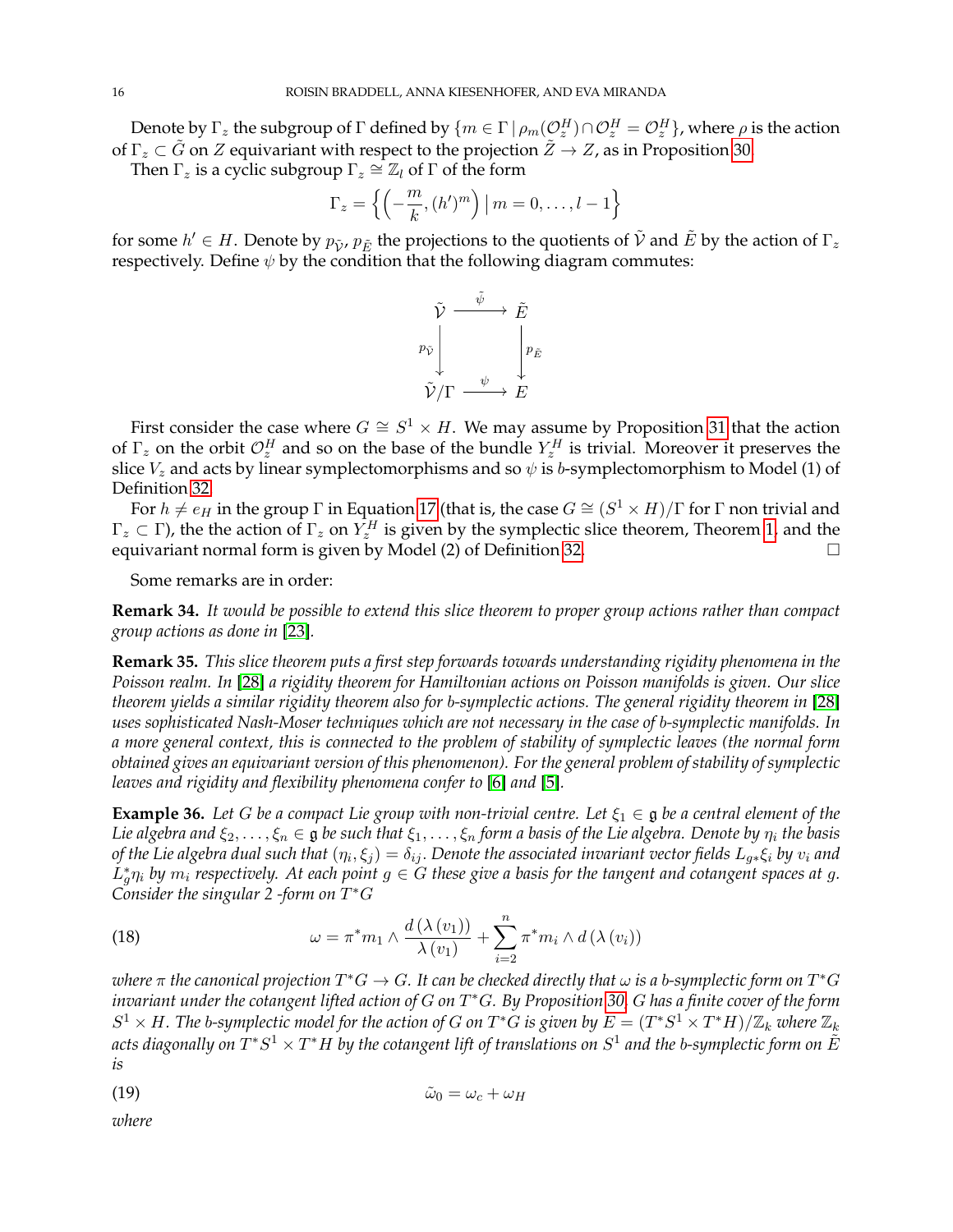- $\bullet$   $\omega_c$  is the standard b-symplectic form of modular period  $c$  on the manifold  $T^*S^1$ , as given in Defini*tion [5.](#page-5-0)*
- $\omega_H$  is the canonical symplectic form on  $T^*H$ .

**Example 37.** *Consider the symplectic mapping torus*

$$
(20) \t\t Z = \frac{[0,1] \times \mathcal{L}}{(0,l) \sim (1,\phi(l))}
$$

*where*

•  $\mathcal{L} \cong S^2 \times S^2$ , where  $S^2$  is the two sphere equipped with the standard symplectic form and  $\mathcal{L}$  is *equipped with the product symplectic form.*

 $\bullet \phi : \mathcal{L} \to \mathcal{L}$  is the diffeomorphism of  $\mathcal{L}$  given by exchanging the  $S^2$  factors of  $\mathcal{L}$ , i.e.,  $\phi(x, y) = (y, x)$ . *Consider the group*  $G = S^1 \times SO(3)$  *where*  $SO(3)$  *acts diagonally on the product*  $\mathcal{L} \cong S^2 \times S^2$  *by rotation* on each factor and  $S^1$  acts by translations on the factor  $[0,1]$  of the above mapping torus:

$$
(s, A) \cdot (t, x, y) = (t + 2s, A \cdot x, A \cdot y), \qquad (s, A) \in S^1 \times SO(3), \ (t, x, y) \in [0, 1] \times \mathcal{L}.
$$

*Consider a point*  $z = (0, x, y) \in Z$  *and the corresponding orbit*  $\mathcal{O}_z$  *in the b-symplectic manifold*  $M =$ (−, ) × Z*. We distinguish three cases:*

*First, suppose*  $x \neq \pm y$ *. Then the action of*  $S^1 \times SO(3)$  *on the orbit*  $\mathcal{O}_z$  *is free. There is a neighbourhood* a neighbourhood V of  $\mathcal{O}_z$  equivariantly b-symplectomorphic to the zero section of the bundle  $E=T^*\mathrm{S}^1\times$ Y *SO*(3) <sup>z</sup> *, where* E *is equipped with the* b*-symplectic form*

$$
\tilde{\omega}_0 = \omega_2 + \omega_{MGS}
$$

and  $\omega_2$  is the standard symplectic form of modular period 2 on  $T^*S^1$  and  $\omega_{MGS}$  is a symplectic form on Y *SO*(3) z *given by Theorem [1.](#page-1-1)*

*Now let*  $x = y$ *. Then* z has isotropy group  $\mathbb{Z}_2 \times SO(2)$ *. The associated b-symplectic model is given by*  $E = T^*S^1 \times F$ , where  $F = SO(3) \times_{SO(2)} V$  is a bundle over the homogeneous space  $SO(3)/SO(2) \cong S^2$ ,  $V$  *a* 2-dimensional vector space with Darboux symplectic form  $\omega_V$ . The b-symplectic form on E is given by

$$
\tilde{\omega}_0 = \omega_1 + 2\omega_{S^2} + \omega_V
$$

 $v$  where  $\omega_1$  is the standard symplectic form of modular period 1 on  $T^*S^1$  and  $\omega_{S^2}$  is the usual symplectic form *on the sphere.*

*Finally, suppose*  $y = -x$ *. Let*  $\nu \in \mathfrak{k}$ ,  $\mathfrak{k}$  the Lie algebra of  $S^1$ . Let  $\exp(t\xi) \cong SO(2)$  be the 1-parameter  $subgroup$  of  $SO(3)$  such that  $g = exp(\xi)$  acts on  $S^2$  by  $g(x) = -x$  and  $d\rho_g = -Id$ . Then the subgroup  $(exp(tv), exp(t\xi)) \hookrightarrow S^1 \times SO(3)$  acts as the identity on the orbit  $\mathcal{O}_z \cong \mathring{S}^2$  and the b-symplectic model *is given by the quotient bundle*  $E = T^*S^1 \times (SO(3) \times_{SO(2)} V)/\mathbb{Z}_2$  *where*  $\mathbb{Z}_2$  *acts on*  $u, v \in V$  *by*  $(u, v) \rightarrow (-u, -v)$  and E is equipped with the *b*-symplectic form

$$
\tilde{\omega}_0 = \omega_1 + 2\omega_{S^2} + \omega_V.
$$

### **REFERENCES**

- <span id="page-16-3"></span>[1] Giovanni Bazzoni and John Oprea, On the structure of co-kähler manifolds, Geometriae Dedicata, 170(1):71-85, 2014.
- <span id="page-16-0"></span>[2] S. Bochner, Compact groups of differentiable transformations, *Ann. of Math.* 46(2), 372–3817, 1945.
- <span id="page-16-2"></span>[3] A. Besse, *Manifolds all of whose geodesics are closed*, Vol. 93. Springer Science and Business Media, 2012.
- <span id="page-16-1"></span>[4] Alexey V. Bolsinov, Bozidar Jovanovic, Non-commutative integrability, moment map and geodesic flows, *Annals of Global Analysis and Geometry* 23(4), 305–322, 2003.
- <span id="page-16-8"></span>[5] M. Crainic and R. L. Fernandes, *Rigidity and flexibility in Poisson geometry*, Trav. Math., 16 (2005), 53-68.
- <span id="page-16-7"></span>[6] M. Crainic and R. L. Fernandes, *Stability of symplectic leaves.* , Invent. Math. 180 (2010), no. 3, 481–533.
- <span id="page-16-4"></span>[7] Carlos Currás-Bosch and Eva Miranda. Symplectic linearization of singular lagrangian foliations in M<sup>4</sup>. Differential *Geometry and its applications*, 18(2), 195–205, 2003.
- <span id="page-16-5"></span>[8] Konstantinos Efstathiou. *Metamorphoses of Hamiltonian systems with symmetries*. Springer, 2005.
- <span id="page-16-6"></span>[9] Étienne Ghys. Groups acting on the circle. *Enseignement Mathematique*, 47(3/4), 329–408, 2001.